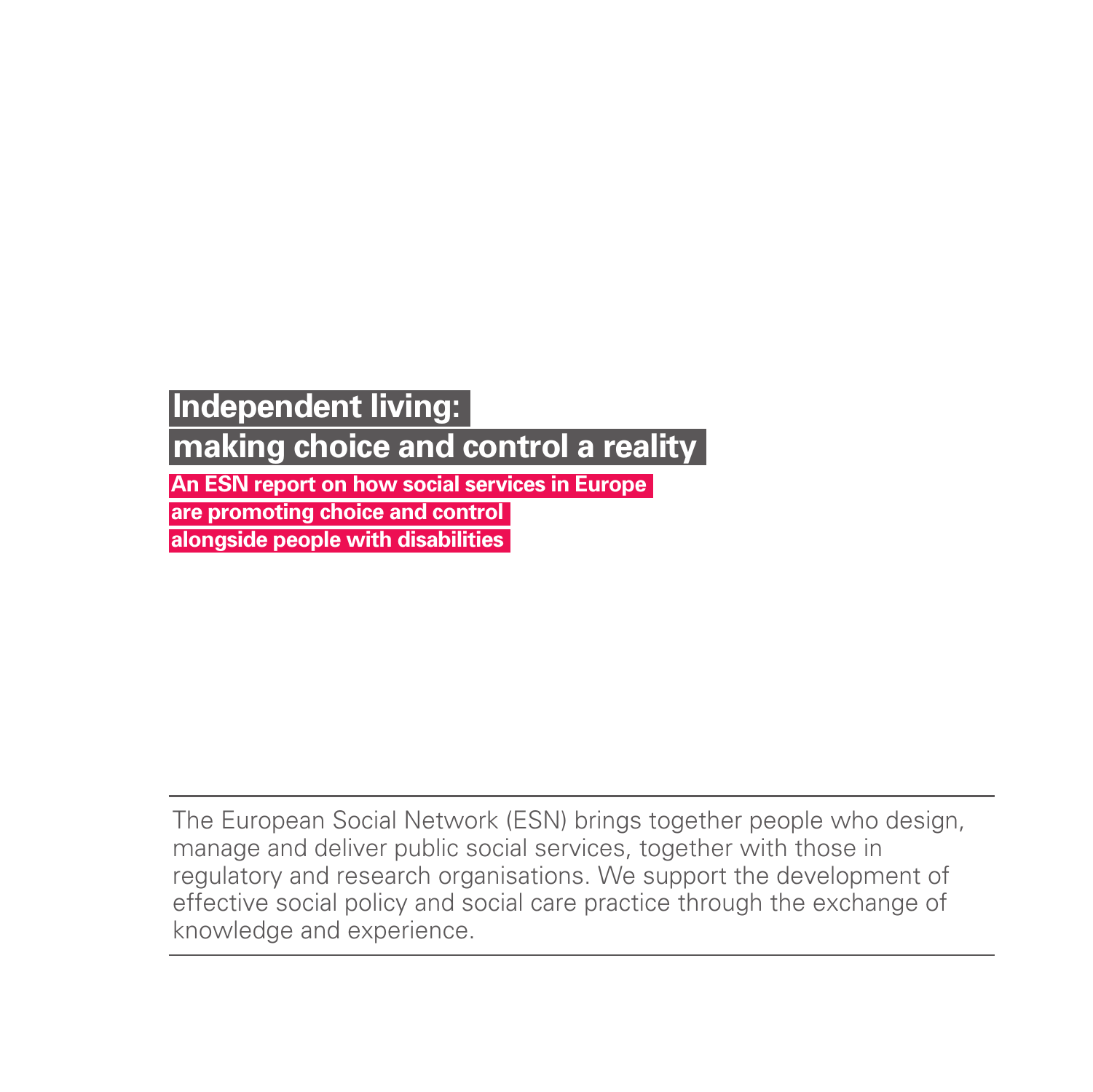## **Foreword**

I welcome this report and ESN's commitment to independent living. It is good to see that all countries in this ESN report have ratified the UN Convention on the Rights of People with Disabilities and have legislation contributing to independent living, through personal assistance and personal budgets. *"*

However, it is alarming to see that the same countries are witnessing cuts in services for disabled people due to the financial crisis. Independent living for disabled people is a right under the UN Convention and services to support this should be provided. People with disabilities should not be affected disproportionately by cuts in comparison with other citizens.

Without access to services here in Sweden, I would not enjoy the full life I lead, including being able to work. I meet many people who are less fortunate. They live in institutions and want out. They have not been given a choice on where to live and with whom - many have been abandoned by family. They are not allowed to go out in the evenings; they need to check in as if they were in prison. They do not decide what they will eat or what they will do. This situation is a breach of their rights under the UN Convention.

The ratification of the Convention is just the first step - the next is implementation – that's why we need to work with social services to design approaches that embody independent living and will make choice and control a reality for all.

The European Network on Independent Living thanks ESN for this report and the chance to participate in the ESN Spring Seminar 2013 and looks forward to further work together.<br>
Jamie Bolling<br>
ENIL Executive Director

Jamie Bolling ENIL Executive Director

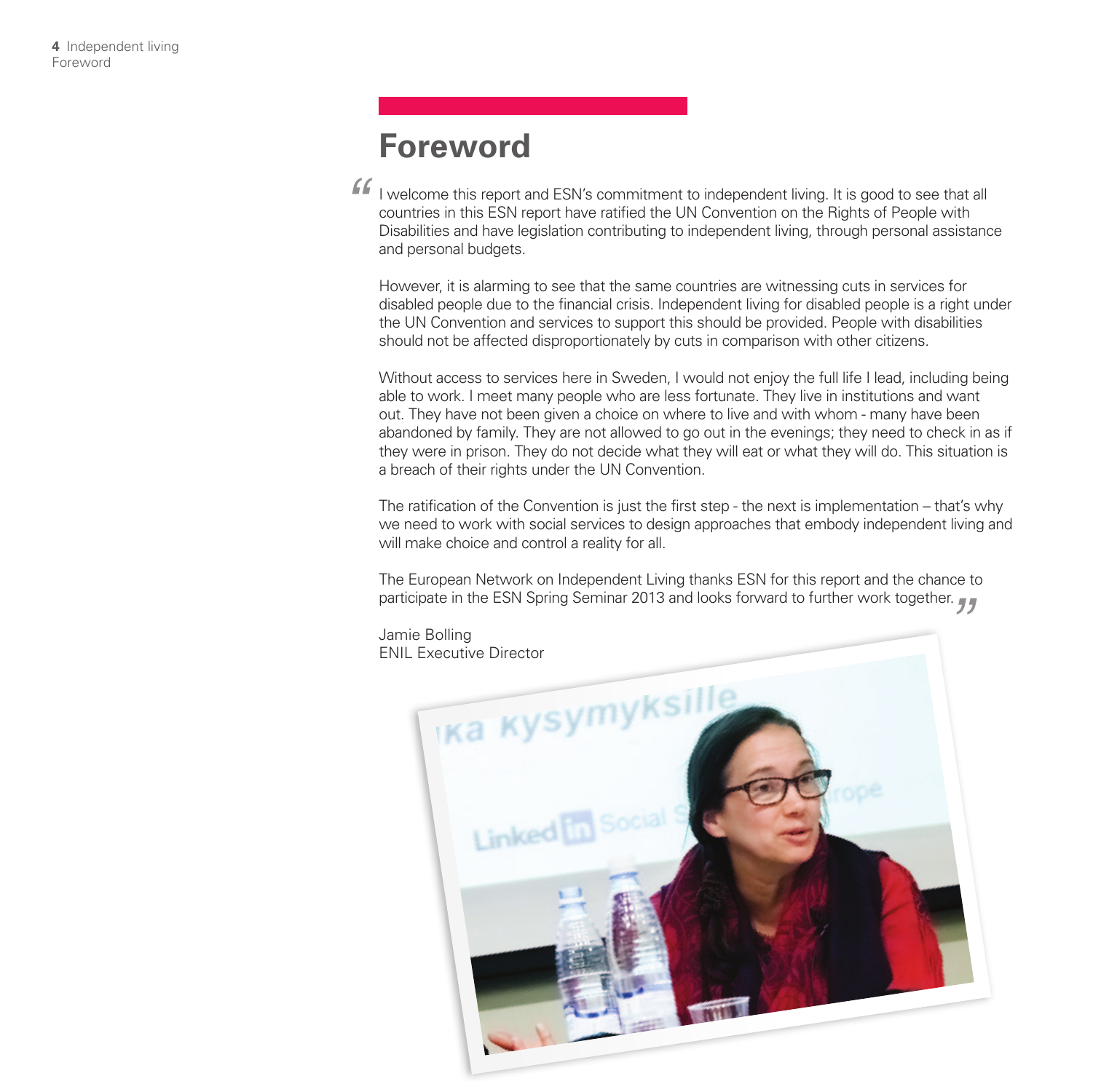# **Contents**

| 1. Introduction                                                                           | 6  |  |  |  |  |
|-------------------------------------------------------------------------------------------|----|--|--|--|--|
| 2. Key concepts                                                                           | 7  |  |  |  |  |
| 3. Independent living: an overview of policy and<br>legislation in six European countries | 10 |  |  |  |  |
| Austria (Vienna)                                                                          |    |  |  |  |  |
| Estonia                                                                                   |    |  |  |  |  |
| Romania                                                                                   |    |  |  |  |  |
| Spain                                                                                     |    |  |  |  |  |
| Sweden                                                                                    |    |  |  |  |  |
| United Kingdom (England)                                                                  |    |  |  |  |  |
| 4. Challenges and opportunities for social services                                       | 23 |  |  |  |  |
| 5. Policy and human rights background                                                     |    |  |  |  |  |
| <b>6. Conclusion and next steps</b>                                                       |    |  |  |  |  |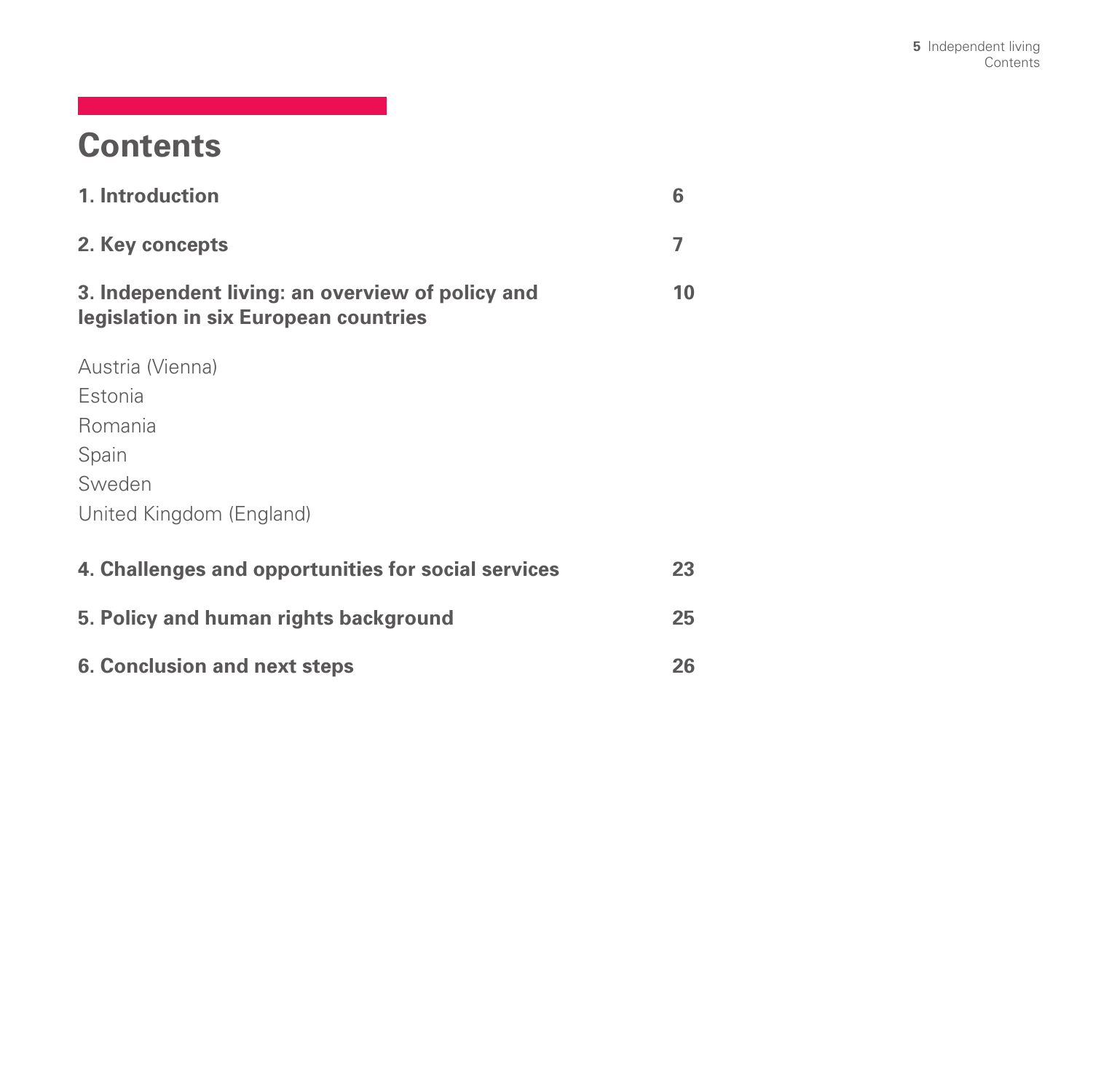### **1. Introduction**

Living independently and having choice and control over the decisions we make about how we live our lives is something almost all of us take for granted. It is important that the 80 million<sup>1</sup> people with disabilities in Europe today are able to exercise choice and control over their daily lives as well. People with disabilities are people with abilities, ambitions and plans.

ESN members, managers of public social services, are responsible for services for people with disabilities at local level across Europe. To varying degrees depending on legislation and funding, these services support independent living.

ESN's 2013 Spring Seminar "Choice and control for service users" (18-19 April, Helsinki, Finland) dealt with this key issue focusing on people with disabilities and long-term health conditions (up to the age of 65). ESN members' experiences show that the active involvement of people with disabilities in choosing their own services and making decisions about their care enhances their quality of life and also improves services. The UN Convention

on the Rights of People with Disabilities (UNCRPD) and the European Disability Strategy 2010-2020 seek to advance the rights of people with disabilities and to remove barriers to independent living and social inclusion in society.

This report follows on from ESN's very first published report "Towards a Peoples' Europe" (1998) on direct payments in Europe. It begins with a brief outline of the definitions of key concepts relevant to the independent living agenda. The report goes on to outline how national policy in six countries promotes independent living and the extent to which it encapsulates choice and control.

The countries are *Austria, Estonia, Romania, Sweden, Spain* and the *United Kingdom.*  Particular attention is paid to personal budget and personal assistance schemes that exist in these countries. Finally, the report presents the views of ESN members on challenges and opportunities in advancing this agenda and the international and European policy context.

1 European Commission Communication: European Disability Strategy 2010-2020: A Renewed Commitment to a Barrier-Free Europe. http://eur-lex.europa.eu/LexUriServ/LexUriServ. do?uri=CELEX:52010DC0636:en:NOT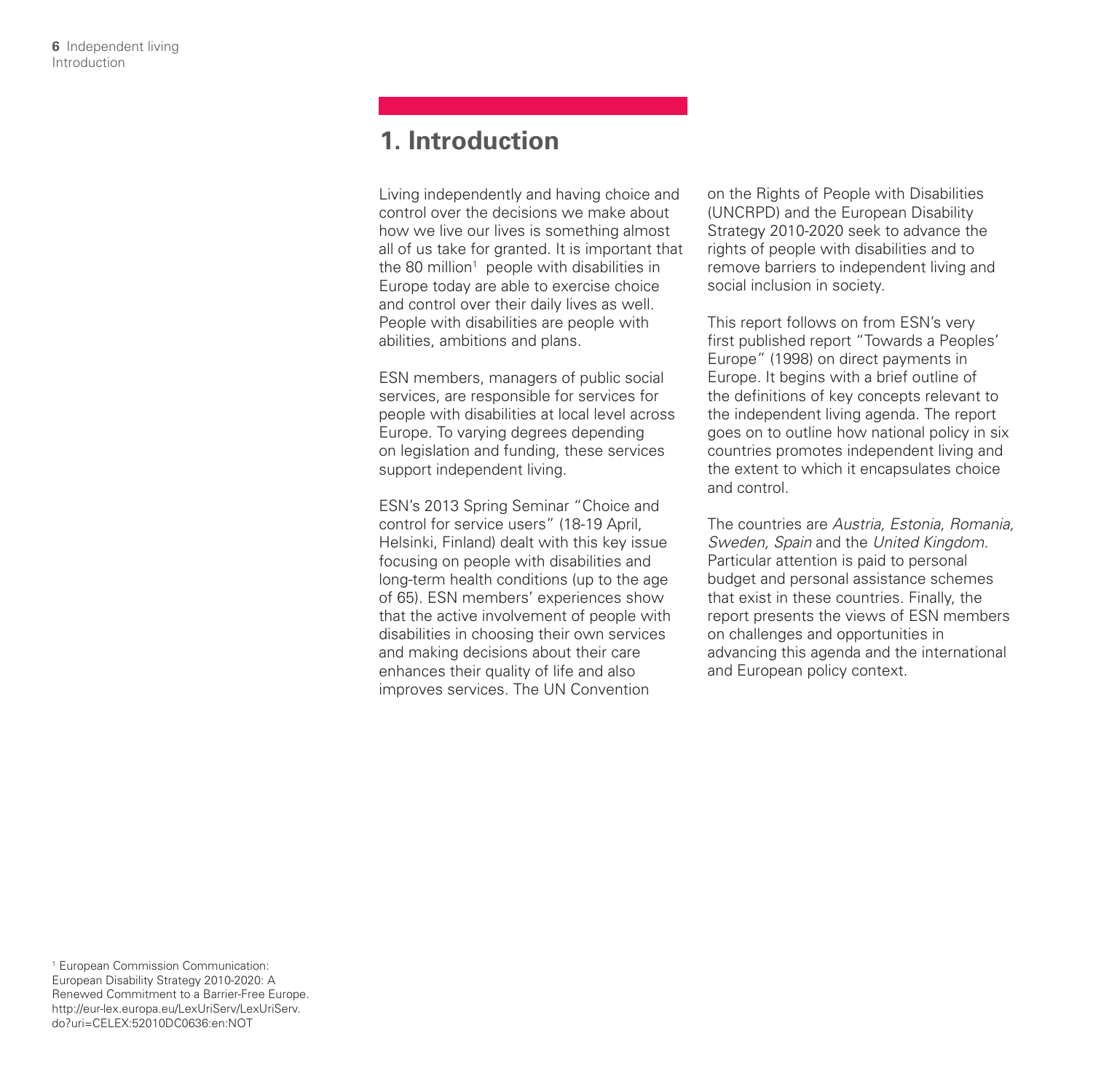### **2. Key concepts**

'Independent living' and 'choice and control' are the two key concepts in this report – and they are closely related. Independent living concerns the ability of people with disabilities to make choices and decisions about their lives and to enjoy the same degree of self-determination as non-disabled people. Choice and control refers to the ability of people with disabilities to make decisions about their lives and care, notably being able to decide where, with whom and how they want to live.

There are arguably two contrasting models of care for people with disabilities. The traditional welfare model is based on longstay residential institutions, where care is combined with housing, food provision and even a social life. Person-centred community-based care is a model which supports people with disabilities to manage their own lives: housing, care, food and a social life. We believe that independent living can be best realised and that choice and control can best be enjoyed by service users in a model of community care.

Providing service users with funds is an important step towards independent living. There are various models: direct payments are cash payments given to service users to buy their own services after a needs assessment has taken place. Personal budgets are a sum of money allocated by public authorities from different funding streams from which service users can purchase their own services. The distinction lies in the fact that 'personal budgets' are financed by different public budgets. Personal assistance schemes allow someone to employ a personal assistant or have a personal assistant arranged by

an intermediary. Personal assistance may be one of the main expenses funded by a direct payment or personal budget.

Self-advocacy movements involve service users organising themselves to improve their own lives and help public services to enable them to improve their lives: they have been central to the move towards independent living.

#### **Why does independent living matter?** For service users, the concept of

independent living ensures that they are able to play an active role in managing their own care. It strengthens the right for people with disabilities to the same chances in life as everybody else and promotes the right to make life decisions without undue influence or control by others. The testimony of a young self-advocate with an intellectual disability at ESN's Spring Seminar 2013 underlined how much independent living matters.

For social services, the independent living approach should mean that they are helping individuals, their families to support themselves, rather than become dependent on services. International principles of social work favour an approach where care promotes users' independence and participation. They encourage social workers to relate to each person as an individual with their own particular needs and preferences<sup>2</sup>. Therefore, social services increasingly have to ensure that they are empower people with disabilities, seeing them as capable people with their own ambitions and plans, rather than as victims dependent on protection.

### **UN Convention on the Rights of People with Disabilities Article 19 - Living independently and being included in the community**

States Parties to this Convention recognize the equal right of all persons with disabilities to live in the community. with choices equal to others, and shall take effective and appropriate measures to facilitate full enjoyment by persons with disabilities of this right and their full inclusion and participation in the community, including by ensuring that:

a. Persons with disabilities have the opportunity to choose their place of residence and where and with whom they live on an equal basis with others and are not obliged to live in a particular living arrangement;

b. Persons with disabilities have access to a range of in-home, residential and other community support services, including personal assistance necessary to support living and inclusion in the community, and to prevent isolation or segregation from the community;

c. Community services and facilities for the general population are available on an equal basis to persons with disabilities and are responsive to their needs.

<sup>2</sup> International Federation of Social Workers, Statement of Ethical Principles, updated 3 March 2012. http://ifsw.org/ policies/statement-of-ethical-principles/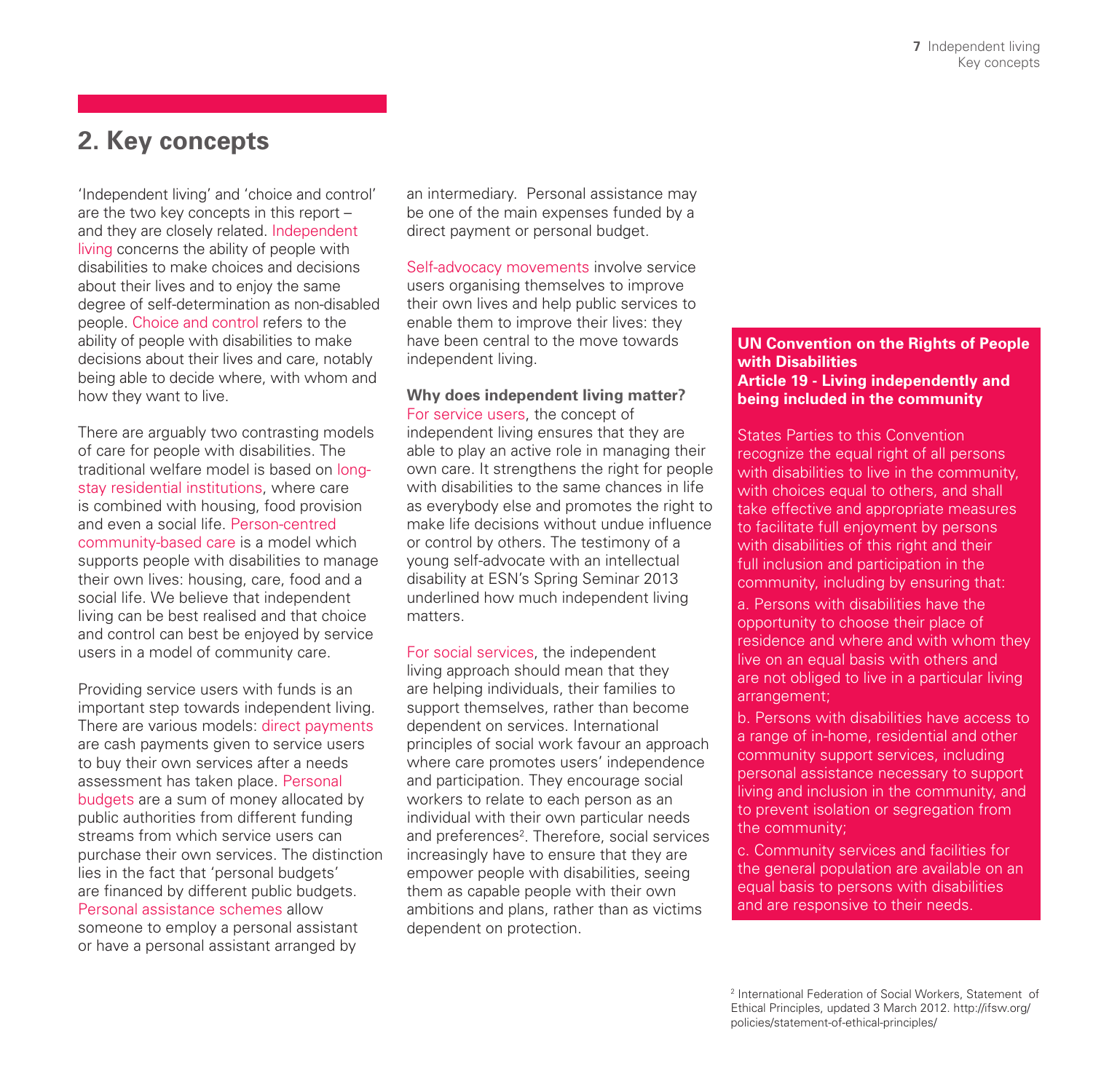**Self- advocacy: Why it is important that we know our rights and make informed choices Martins Rullis, Self-advocate and service user, Self-Advocacy Movement, Latvia**  *Speech given at ESN Spring Seminar, 18 April 2013, Helsinki Finland*

My name is Martin Rullis. I am 33 years old. I live in Riga. My life story is also a story about the changes in the lives of Latvian people with intellectual disabilities in the past 20 years. When I was small, there were no alternative services for Latvian people with intellectual disabilities. For a short time I attended a special kindergarten. Then I started to go to school. I also have experience with home education. After attending the special school, I began attending a day care centre. It was one of the first in Latvia. For me it was very important to participate in society. I did not want to sit at home alone. The staff at the day care centre were organising lot of projects to implement new services in Latvia. *"*

In 2000 they established the Supported Employment program. One of the most important things for my life was that I want to get a job. I started to use the supported employment service. I was very interested in computers. A job coach helped me to get the status of unemployed person. And I had the opportunity to attend computer courses organized for unemployed disabled people. After the courses, I got the job. For seven years I have been working in an international telecommunications company. At first, I received a lot of help from my job coach. She talked to my colleagues about my problems and my strengths. Now my colleagues help me with any problem I have. They know when I need help and how to help me.

These last 7 years I have attended a day care centre to participate in a music group and meetings of fellow self-advocates. In 2004, our day centre created the first self-advocacy group in Latvia. I had a strong motivation to participate in this group. When I started to work together with other people, I saw that their lives and choices are different than for people with intellectual disabilities. To make decisions for ourselves, we need to have the knowledge. We learned many new things. We learned about our rights. We learned to make our first decisions, to express our thoughts. It was exciting. We soon realized that such groups should be formed elsewhere in Latvia. Therefore, we organised 2 projects, and we trained 10 groups from Latvian day centres and 6 groups from institutions. Today we have 17 active groups across the different Latvian regions. We are learning new things and then we teach our friends. We organize seminars and conferences. We talk with important people. We talk with society. This knowledge is very useful to me in my daily life. Often I have to make decisions at work. At first it was very difficult and I worried about it. Now I have more experience and making decisions no longer seems so difficult. Also, work colleagues understand now that I need time to decide and that I may need information in language which is easy to understand.

Latvia has two groups of people with intellectual disability: Those who live in families and those who live in institutions. In Latvia there are 15000 people with intellectual disabilities. About 6000 of them live in institutions. Currently the number of people with intellectual disabilities who live in institutions is decreasing. Some of them have started to live outside the institution. Two years ago, we joined a very important project. The UN Convention on the Rights of Disabled People was translated into easy-to– read versions in Latvian and Russian. This document is important for us. Before it, all decisions about our lives were made by our family or social workers, or even employees of the institutions. Now we are trying to engage in the building of our lives. It's hard, but we learn a lot. We want to be responsible for our own lives. For us it is very important to get support from other people.

*"Now we are trying to engage in the building of our lives. It's hard, but we learn a lot. We want to be responsible for our own lives. For us it is very important to get support from other people."*

Martins Rullis, Self-advocate and service user, Self-Advocacy Movement, Latvia

Our families need to understand that we are able to make decisions. It is very important to change people's thinking about people with intellectual disabilities in particular, employees who work in institutions. In institutions it is almost impossible to make independent decisions. So we can make the right decisions, but we need to learn and to receive the right information. Our self-advocacy groups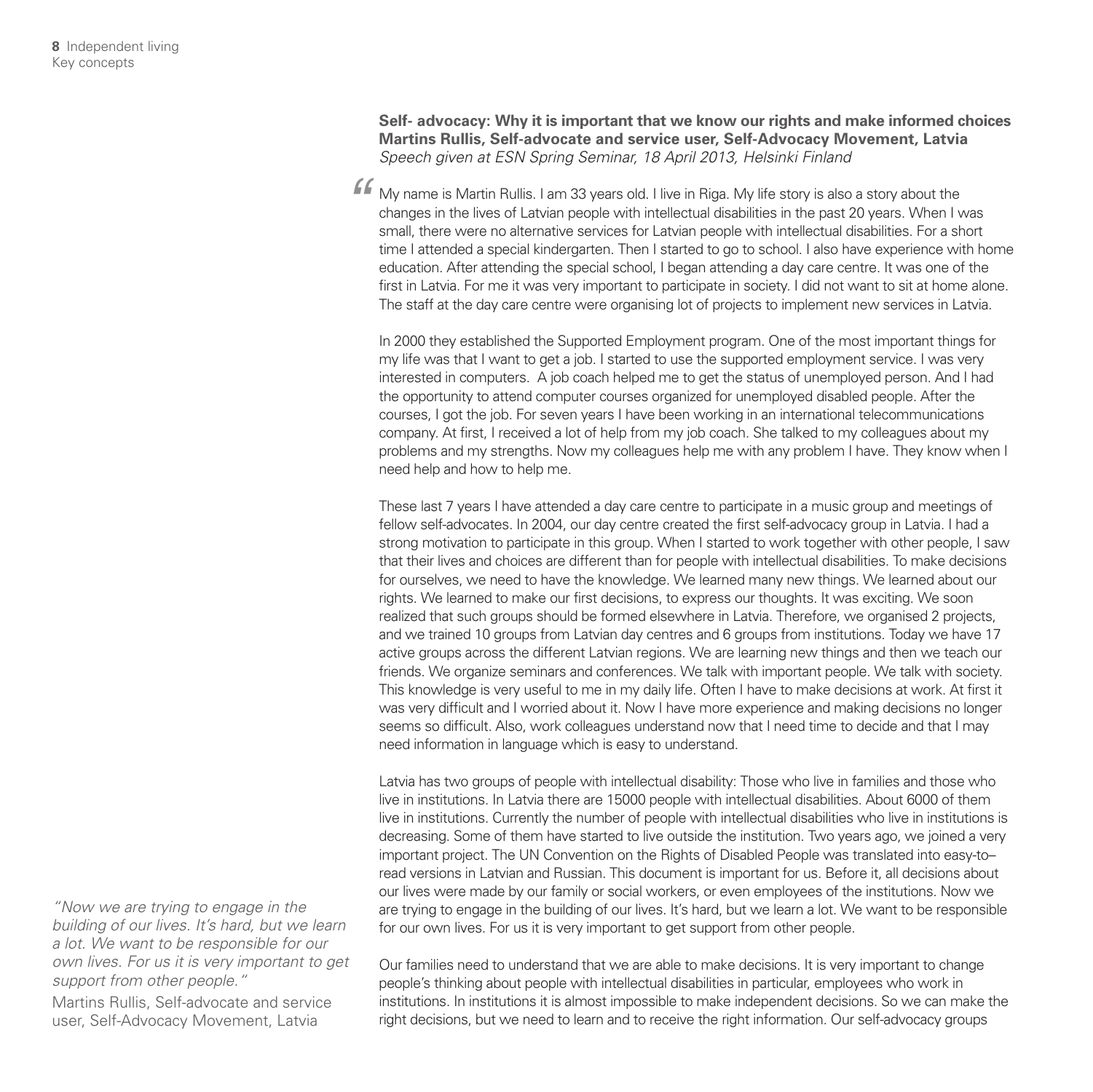have support persons who teach us and provide support with this. But they are employees of the day care centres or institutions. Sometimes these workers change jobs. Support persons also have other duties. Each group activity is highly dependent on the institution's wishes to support such groups. Often, because of changes in staff or management, a group which was very active becomes inactive, because it is unassisted.

Since 1 January 2013 people with intellectual disabilities are able to get services of assistant, but now it's more like an assistant-companion. The opinion of our self-advocacy movement is that we need assistants in everyday issues. We have a lot of specific problems. One of them is personal budget planning. We all need help with this. We cannot be completely independent without the right support. We need to start a dialogue on the issue of personal assistance. Only we can say where we need help. It is our right. It is important for us to participate in new service development. At present, we are involved together with Inclusion Europe in a Project called . Pathways 2". We have discussed topics like easy – to – read language and lifelong learning. In Latvia there are not enough materials in easyto-read language and we often do not have enough information available to us. Also, lifelong learning in Latvia is very new. It has been very difficult to get into these programs. We are now talking about it with people who can change this situation. We need to learn a lot, so that we can express and justify our opinions. Poor education and lack of good support are barriers for the decision-making process. Providing quality alternative services will enable us to live independently, to be full members of society and contribute to the social, economic and political processes.

#### **Making choice and control a reality**

The transition from the traditional welfare model based an institutional and more medical model of care towards the independent living approach fostering choice and control is a long-term process. People with disabilities, European and national policies, the UN Convention and EU

However these legislative principles need to be have access to a range of services and schemes which enable them to live independently, with the support of social services. The diagram depicts the process in a simplified way.

### **Drivers of change**

#### Self-advocacy

National inclusion policies

UN Convention on Rights of people with disabilities

Equality legislation by EU and national governments

EU Structural Funds

### **Implementation**

Design for all: accessibility

Market of services

### **Social services:**

Direct Payments

Personal budgets

Personal assistance

Adapted housing

Day care services

### **Independent living**

Choice & Control

Person-centred services

Community-based care

Service user involvement

### **Traditional welfare model**

Institutional care

Dependency on social benefits

Medical model of care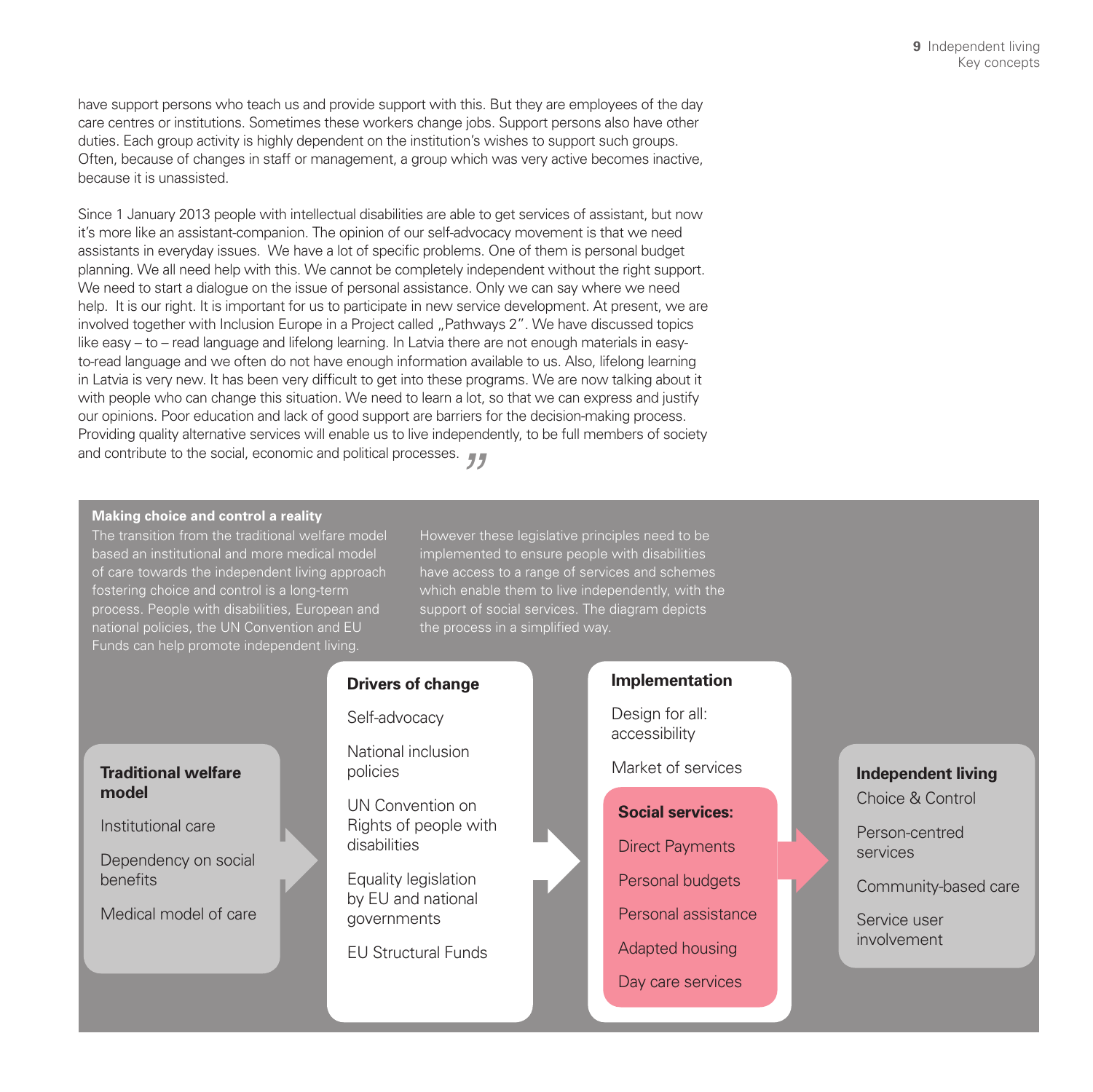*"All countries develop differently, as they have different cultures and structures. Therefore it is interesting to see how they each develop over time."*

Jamie Bolling from the European Network on Independent Living

3 Universal Periodic Review Austria Submission of the Österreichische Arbeitsgemeinschaftfür Rehabilitation (ÖAR) – Dachverband der BehindertenverbändeÖsterreichs (ÖAR) – Austrian National Council of Persons with Disabilities for the 10th session of the UPR Working Group. (2011). http://www. oear.or.at/ihr-recht/un-behindertenrechtskonvention/ universal-periodic-review/berichte/ UPRsubmissionforAustriaOEARfinal.doc. p.5 4 Flieger, P., Brozek, D., Huainigg, F., Karoliny,K., Sporschill, D., Stockne, H. (2005). ANED country report on the implementation of policies supporting independent living for disabled people.http://www.disability-europe. net/content/aned/media/ANED%20Independent%20 Living%20report%20-%20Austria.pdf. p.10 5 Ibid

6 Ibid. p.7

7 Stockner, H. (2011). Persönliche Assistenz als Ausweg aus der institutionellen Segregation von Menschen mit Behinderungen. http://bidok.uibk.ac.at/library/stocknerassistenz.html

### **3. Independent living: an overview of policy and legislation in six European countries**

The following section will look at disability policies and the promotion of independent living in six countries: Austria (Vienna), Estonia, Romania, Spain, Sweden and the United Kingdom (England). These countries were selected because they represent different welfare traditions in Europe. The short profiles are based on information gathered by ESN staff from public sources and the knowledge and experience of ESN members collected at ESN's Spring Seminar in April 2013. The profiles do not cover all aspects of a country's disability policy, but provide an overview of the policy and practice on independent living, with a particular emphasis on personal budgets and personal assistance schemes.

### **Austria**

The concept of independent living for people with disabilities has become more present in national legislation and has been influenced by service user groups and the UN Convention on the Rights of People with Disabilities, ratified in 2008. The availability of choice between different services still depends on regional regulation and local availability; traditional forms of service provision dominate.

### **Overview of national and regional legislation**

Although the social insurance does provide 'care allowances' (direct payments) for people with disabilities, they are at such a low level that they do not suffice for people with severe care needs to live outside an institution or their family home or to hire a personal assistant<sup>3</sup>. Needs assessment is based on a medical model<sup>4</sup>, focusing on physical (dis)abilities.

In addition, there is a federal scheme for personal assistance in the workplace and on the way to work - this is funded by the Ministry of Social Affairs. An assistance

conference estimates the hours of support and personal assistance service points organises the assistance. In 2010, 345 people received support at work<sup>5</sup>. As Austria is a federal state, the introduction of specific personal assistance schemes is a regional competence. Personal assistance outside the workplace is only provided in three federal states: Upper Austria, Tyrol and Vienna.

**Personal assistance and personal budgets**

Housing services and social services for people with disabilities are regulated by the nine federal states. Service providers are often well-established non-governmental organisations, some (but not all) of which are moving towards a more person-centred, community-based approach. Nevertheless, the basic structure of traditional service provision (residential care, day care etc.) has not changed and people with disabilities are rarely involved in service design<sup>6</sup>. The Austrian self-advocacy movement had a strong influence on independent living and non-governmental 'Independent Living Centres' actively influenced the development of legislation on personal assistance in three federal states<sup>7</sup>.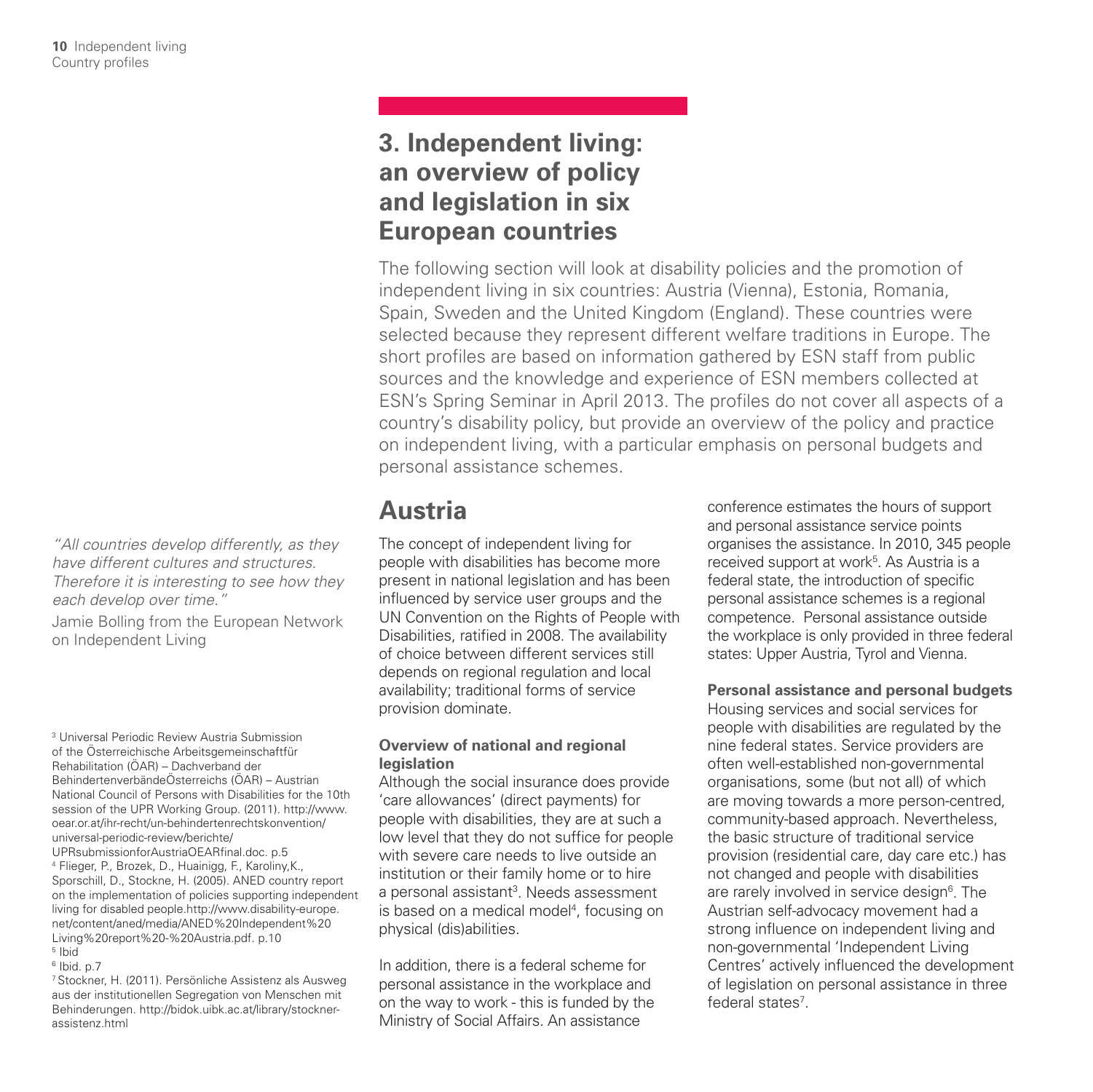#### **Personal Assistance Scheme, Vienna**

The City of Vienna introduced a monthly direct payment for residents with severe physical disabilities between the ages of 18 and 65. The City sees service users as experts in their own care: they prepare a self-assessment which is followed by a joint assessment between social workers and the service user $^{\mathrm{s}}$ . This assessment is based on the need of support, rather than on medical conditions. The service user can choose if s/ he wants to employ the assistant him/herself or if a service provider does this on their behalf. More than half of recipients employ personal assistants directly.

The direct payment can be up to 8000 Euro per month and the average amount per service user is currently 4600 Euro<sup>9</sup>. Direct payments for personal assistance are higher than in other federal states. However, the scheme is only provided to 11.7 persons in 100.000 inhabitants due to the tight eligibility criteria10. In March 2013, 215 people received the direct payment. The personal assistance scheme in Vienna involves service users and self-advocacy organisations in the design and implementation of the

service. Three non-governmental counselling centres organise peer support and provide information and training about personal assistance.

An external evaluation revealed positive impacts in terms of health, independence and ability to work<sup>11</sup>. More than two-thirds of the interviewed service users are satisfied or very satisfied with the personal assistance scheme and stated that the support in terms of hours and funding is sufficient. The service users confirmed that the personal assistance scheme helped them to achieve individual goals. The evaluation also showed that the service improved outcomes, such as autonomy from relatives, more participation in social and life and better health.

#### **Future**

During the economic crisis, Austria spent more on social security contribution which was then reduced by a recovery on the labour market and there were no cuts in social services<sup>12</sup>. In order to develop consistent national policies for personal assistance, a task force in the Ministry of Social Affairs was established in 2011<sup>13</sup>.







71.7%

54.4%

53.1%

43.5%

28.3%

39.7%

37.5%

8 Fonds Soziales Wien (2012). Selbstbestimmt Leben mit persönlicher Assistenz. Wien

9 Plohovits, M.(2013). Personal Assistance in Vienna – Evaluating the Experience of Service Users.Presentation at ESN Spring Seminar 2013. www.esn-eu.org/raw. php?page=files&id=662

10 Stockner, H. (2011). Persönliche Assistenz als Ausweg aus der institutionellen Segregation von Menschen mit Behinderungen

11 Mayrhofer, H., Sutterlüty, M. (2008) Modellprojekt Persönliche Assistenz (PA) Wien, Endbericht der Begleitforschung. http://behinderung.fsw.at/downloads/ PAB\_Endbericht\_20080331.pdf

12 Sozialschutz in Österreich 2012 (2012). Bundesministerium für Arbeit, Soziales und

Konsumentenschutz. Wien

13 Plohovits, M. (2013). Personal Assistance in Vienna – Evaluating the Experience of Service Users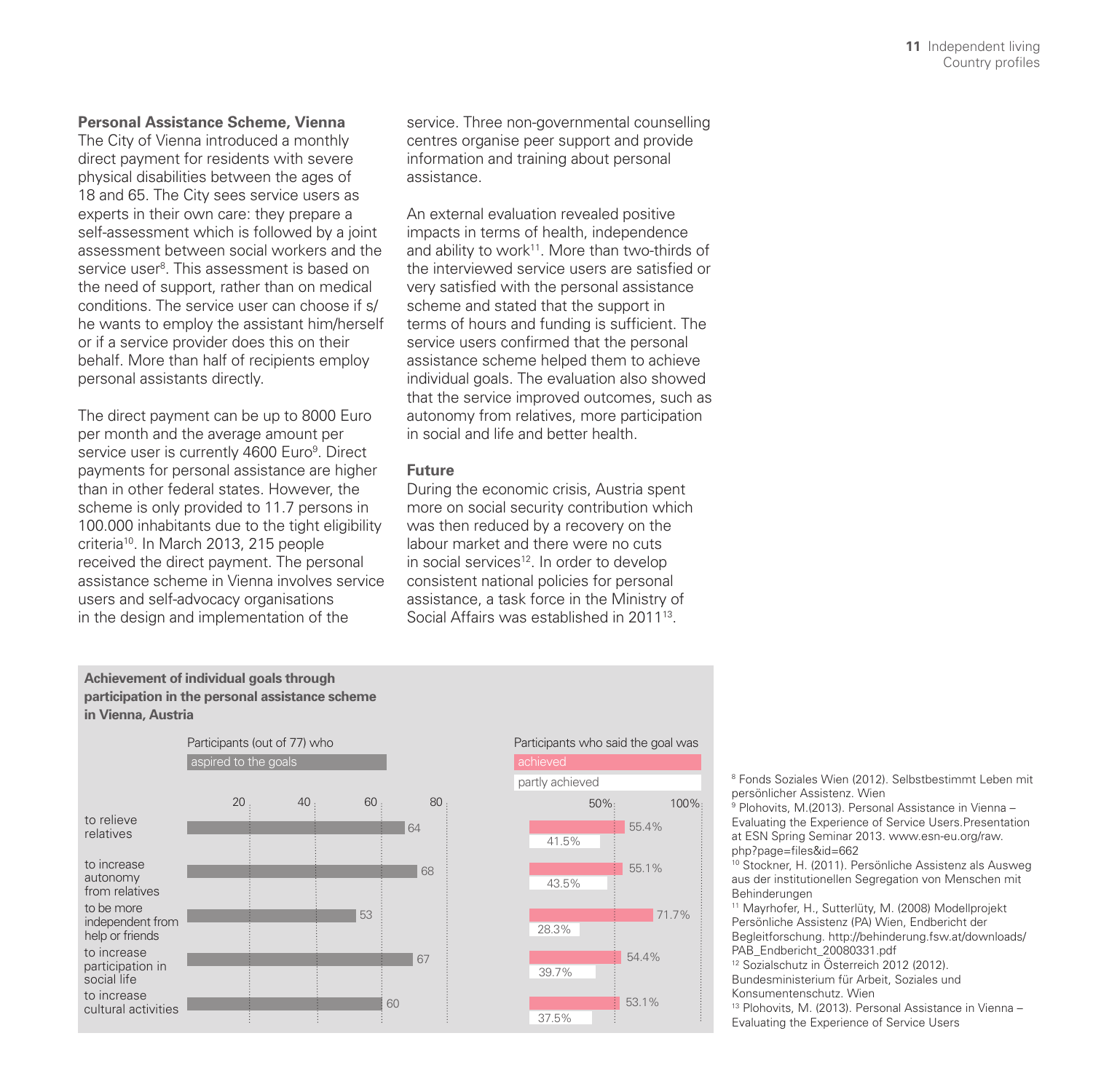### **Estonia**

In Estonia, recent legislation puts a greater emphasis on independent living in all spheres of life. However, the right to choice and control is not guaranteed for everybody because of the lack of resources, especially at municipal level. The UN Convention on the Rights of People with Disabilities was ratified by the Estonian parliament in 2012.

### **National legislation**

The Social Welfare Act of 1995 regulates support services for people with disabilities. An amendment in 2004 focuses on independent living in several services. It commits to provide equal opportunities, participation and independence for people with disabilities. It covers education, transport, employment, housing, access to public buildings and entitles people with disabilities to "appoint a support person or personal assistant, if necessary". However, the provision of many support services is still foreseen in care homes or even hospitals and the Social Welfare Act "fails to create a sufficiently effective legal basis for individual needs to be met in the best way possible. "<sup>14</sup>

The Social Benefits Act for People with Disabilities of 2001 regulates cash benefits for people with disabilities. These benefits finance state-run rehabilitation services, which aim to increase the ability to cope independently and to strengthen the capacity for work. Almost three quarters of people participating in rehabilitation service say it has improved their ability to live independently<sup>15</sup>.

However, rehabilitation services have not increased the employment rate of people with disabilities. This may be because of a focus on medical support, rather than on independent living in its widest sense. (A person with disabilities over 65 is not eligible for these services.) During the last years, efforts have been made to increase the possibility for people with disabilities

to work. The Töötukassa, a governmental body, offers job training, assistance at the workplace and finances adoptions at the workplace.

The Ministry of Social Affairs is responsible for the implementation of the UN Convention and cooperates with the Estonian Chamber of Disabled People. Self-advocacy organisations of people with disabilities participate in the planning. implementation and evaluation of services.

#### **Role of local government**

According to the Local Government Organisation Act of 199316 municipalities are responsible for the management and financing of support services which include transport, housing, counselling services, day care centres and personal assistance. There are many small municipalities (with as few as 200 inhabitants) in Estonia. These municipalities have problems with service delivery due to their limited human and financial resources. Larger cities like Tartu or Tallinn cooperate actively with NGOs and service users, but smaller rural municipalities do not manage to include service users and younger people with disabilities in service design.

**Personal assistance and personal budgets**

Personal assistance covers all areas of life, such as domestic help, assistance in education, work and transport. However, there is no coherent national provision of personal assistance because municipalities decide if they provide the service and choose eligibility criteria. The needs assessment is carried out by a municipal social care worker according to municipal eligibility criteria.

The service user is involved in the recruitment of the personal assistant and agrees together with the municipality and the assistant on the tasks. Many municipalities have limited financial resources and they can decide if the service user has to contribute up to 20% to the

<sup>14</sup> University of Kent (2006). Deinstitutionalisation and community living – outcomes and costs: report of a European Study. http://www.kent. ac.uk/tizard/research/DECL\_network/documents/ DECLOCCountryreportEstonia.pdf. p.10 <sup>15</sup> TRAVORS project (2009). A review of the situation of people with disabilities in Estonia. http://www.travors. eu/download\_material/subhABOUT%20TRAVORS/ ENglish%20site/backgroundreport\_estonia.pdf. p.8 16 Estonian Ministry of the Interior. https://www. siseministeerium.ee/the-functions-of-local-government/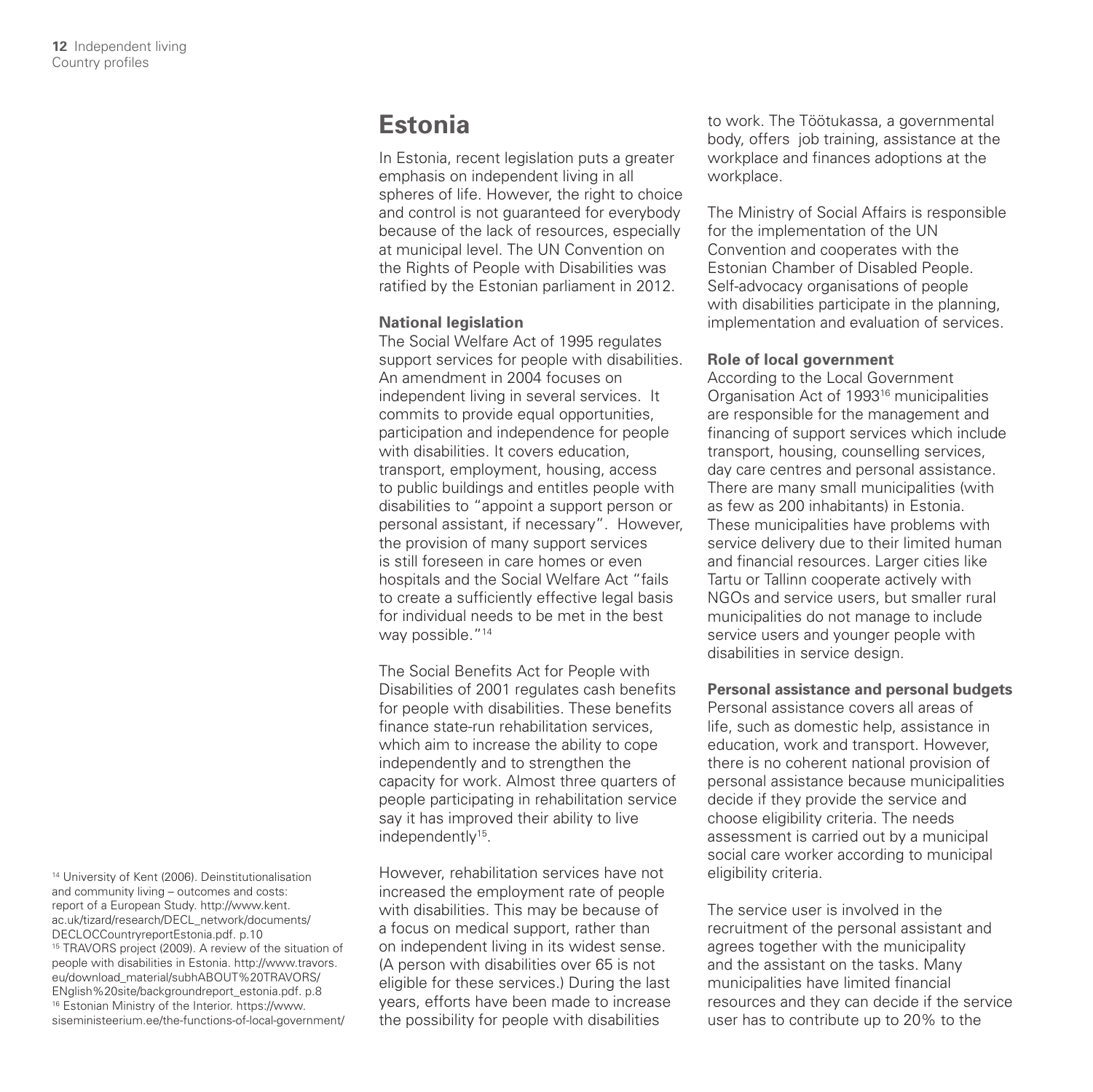service costs<sup>17</sup>. The salary of personal assistants is rather low and service users have identified a lack of support in finding a personal assistant<sup>18</sup>. Consequently, the availability of personal assistance depends on the wealth of a municipality and the size of its population.

### **Impact of the crisis**

Since the financial crisis local authorities have had less money to spend for the provision of services and benefits. Staff expenses in the social services sector have been reduced<sup>19</sup> which has put a stronger pressure on the provision of services. Large staff shortages in the health and social sectors have also been exacerbated by the emigration flows of the professionals westwards to other EU Member States<sup>20</sup>.

#### **Future developments**

In November 2012 the Ministry of Social Affairs started work on a national development plan for protection of rights of persons with disabilities for 2014-2020. The initiative is being finalised by the end of 2013 and will aim to ensure effective and comprehensive implementation of the UN Convention and improving their abilities to live independently $2<sup>1</sup>$ . In addition, the Estonian Government wants to engage more people with disabilities in the labour market. According to an Estonian ESN member, the government plans a reform of employment policies for people with disabilities from 2014. This reform will be based on providing more support and benefits that enable people with disabilities to work.



17 Sakkeus, L. (2009). ANED country report on the implementation of policies supporting independent living for disabled people. http://www.disability-europe.net/ content/aned/media/EE-7-Request-07%20ANED%20 2009%20Task%205%20request%20template%20MP\_ approved%20by%20author\_to%20publish\_to%20EC. pdf. p.9  $18$  Ibid

20 Hauben, H., Coucheir, M., Spooren, J., McAnaney, D., Delfosse, C. (2012). Assessing the impact of European Governments' austerity plans on the rights of people with disabilities. p.23

<sup>21</sup> Sixth Disability High Level Group Report (September 2013) on the Implementation of the UN Convention on the Rights of Persons with Disabilities p.34. http://ec.europa. eu/justice/discrimination/files/dhlg\_6th\_report\_en.pdf

<sup>19</sup> Ibid. p.36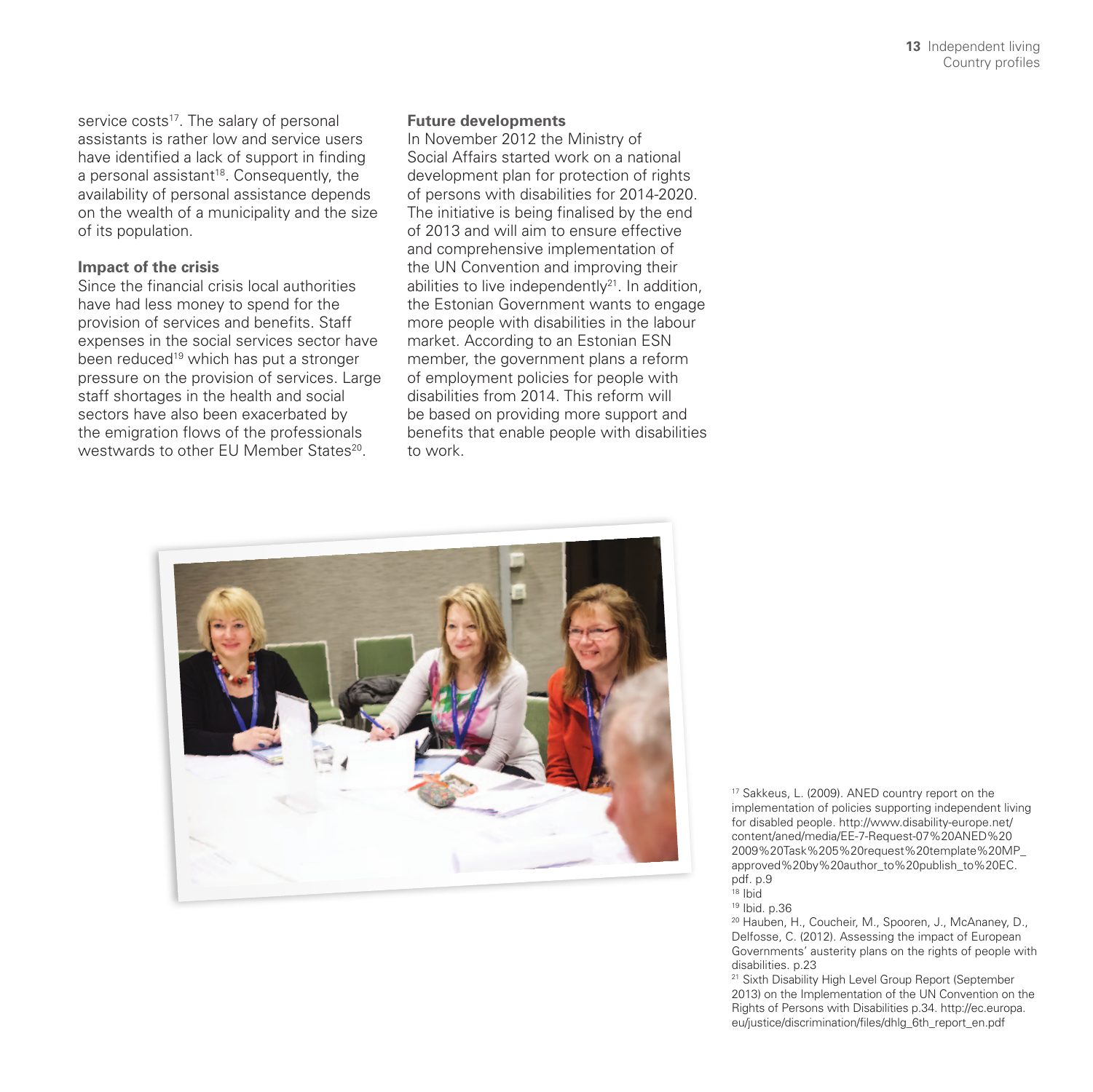### **Romania**

In recent years the independent living approach has become a more widespread concept in Romania, although few services offer real choice and control in practice. There is still some way to go in the transition from social protection based on institutional care towards more person-centred services provided in the community. In March 2011 Romania adopted the UN Convention on the Rights of People with Disabilities; however it has not yet developed any comprehensive strategy for its implementation<sup>22</sup>.

#### **Overview of national legislation**

The Ministry of Labour, Family and Social Protection, the National Authority for Disabled Persons and local government share responsibility for the social inclusion of people with disabilities. The 2006 national law Regarding the Protection and Promotion of the Rights of Disabled Persons is the main legislation outlining the provisions for the social inclusion of people with disabilities and a person-focused approach to service provision. It emphasises that service users may choose their living arrangements.

The National Strategy for the Protection, Integration and Inclusion of Persons with Disabilities (2006-2013) sets out the key objectives. Its fundamental principle is that a disabled person should have freedom "to make (their) own decisions", be able to "manage the complementary personal budget", choose the services they use and the providers of such services "based on individual service contracts."23

Despite its emphasis on social integration. the National Strategy does not make explicit the requirement to replace the existing long-stay institutions with community-based services. While the Government has made a commitment to closing all institutions for children by 2020<sup>24</sup>, no such commitment was made to close institutions for adults with disabilities and replace them with community-based services.

According to research conducted by the Institute for Public Policy in Romania the number of beneficiaries of community services has increased since 2007<sup>25</sup>. However, EU Structural Funds have continued to be used to refurbish, extend and in some cases build new residential care facilities. While good examples do exist, they are not well-documented and are therefore not reproduced across the country.

#### **Role of local government**

Municipalities are responsible for providing, developing and financing basic social services, which aim to keep the person in the community and prevent their social exclusion. The counties are responsible for specialised social services. They are also in charge of staff training (including training of personal assistants). The National Strategy calls on the counties to prevent institutionalisation and close down or restructure current institutions<sup>26</sup>, however there is little monitoring of real progress. The overall responsibility for overseeing the implementation of national disability policies from its eight regional offices across Romania lies with the National Authority for Disabled Persons<sup>27</sup>.

**Personal assistance and personal budgets** Social services at county level (or in the case of Bucharest - the municipality) are responsible for conducting the assessment to determine eligibility and level of assistance required. The scheme differentiates between an assistant who is a family member and a professional assistant, who is used in cases where additional professional knowledge is required (e.g. for those with sensory impairments or a person with neurological or physical disorders). The professional assistants are employed and funded by the municipality. People with disabilities do not yet have the legal basis for employing personal assistants themselves<sup>28</sup>. While a so-called "complementary personal budget" does exist in legislation, in reality it is only used

<sup>22</sup> Fifth disability high level group report (May 2012) on the implementation of the UN Convention on the rights of persons with disabilities p.83. http://ec.europa.eu/justice/ discrimination/files/dhlg\_5th\_report\_en.pdf

<sup>23</sup> English translation of the National Strategy on the social protection, integration and inclusion of people with disabilities for the period 2006 – 2013

<sup>24</sup> The strategy for "Steps to the reform of child protection system in Romania - challenges and progress made" was shared with the European Expert Group on Transition from Institutional to Community-based Care on 20 November 2012

25 Presentation of Institute for Public Policy, Romania at Romanian National Social Services Conference, Cluj 27-28 May 2013. http://www.esn-eu.org/userfiles/Documents/ News\_2013/Cluj/Elena\_Ercus.pdf

26 Disability Online Tool of the Commission (DOTCOM)D2 De-institutionalisation. http://www.disability-europe.net/ content/romania-d2-de-institutionalisation

<sup>27</sup> Website of Directorate for the Protection of Persons with Disabilities (DTT) in the Ministry of Labour, Family and Social Protection for the Elderly. http://www.anph.ro/ anph.php?m=anph

28 Disability Online Tool of the Commission (DOTCOM) D5, Availability of personal assistance schemes. http:// www.disability-europe.net/content/romania-d5-availabilitypersonal-assistance-schemes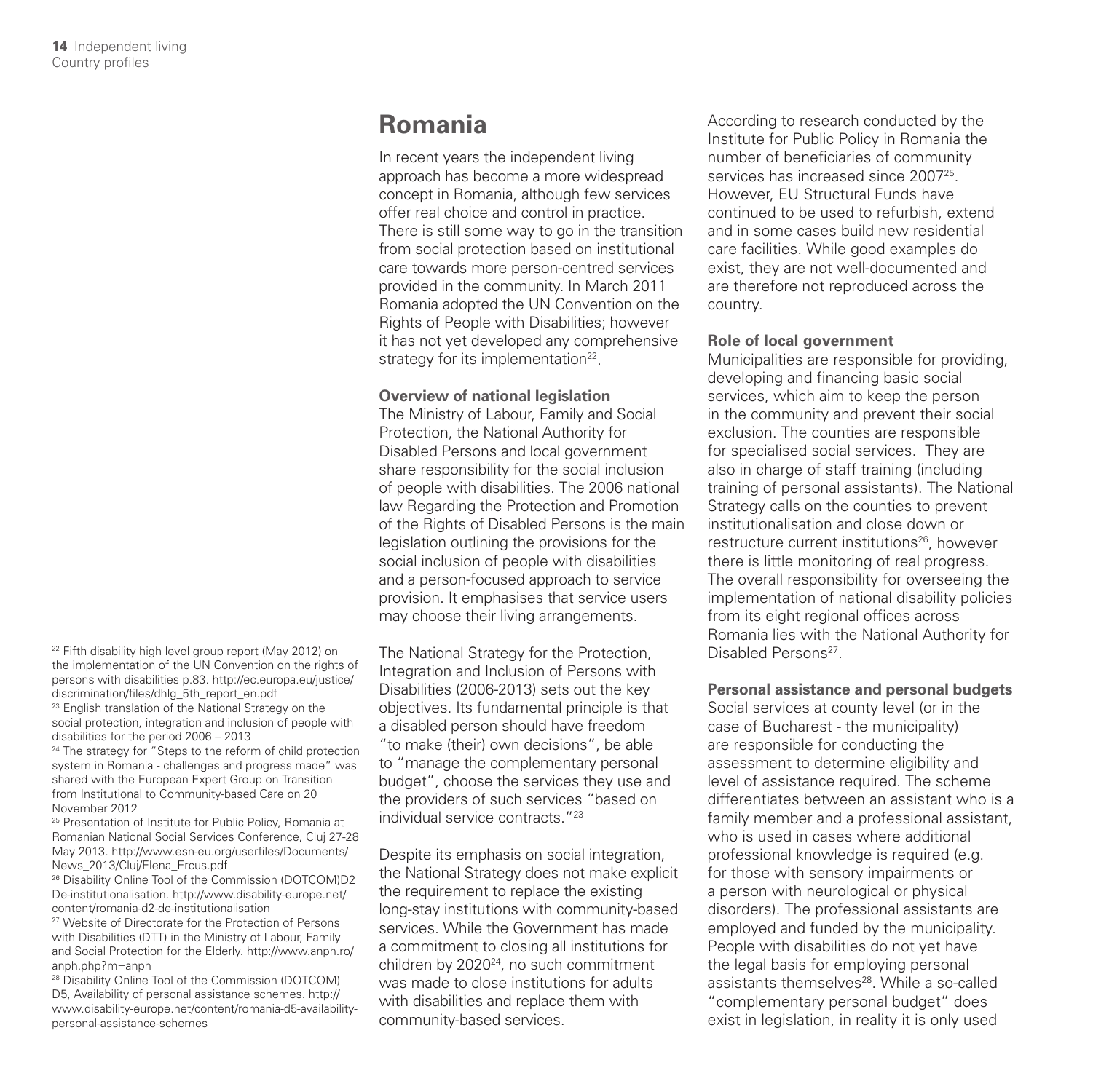to cover various household bills, such as radio/TV, telephone and electricity<sup>29</sup>. At the moment there is not enough information publically available to allow for evaluation of the effectiveness and the take-up of personal assistance scheme.

### **Impact of the crisis**

The economic crisis has led to the merger and often closure of social services in the public and the NGO sector<sup>30</sup>. This has led to there being less choice between services for people with disabilities - service users in rural areas are often the most affected

by the curtailing of services. In many cases this has meant that families have had to provided care themselves31.

### **Future developments**

The Government is currently developing a National Strategy for 2014-2020, which will replace the current disability strategy. Furthermore, the Romanian Ministry of Regional Development has recently launched a public debate about the decentralisation process and administrative regionalisation, which is likely to have some implications for social services.



29 English translation of 2006 National legislation Regarding the Protection and Promotion of the Rights of Disabled Persons (Law no. 448/2006). http://www. incluziune.ro/content/view/23/47/ 30 Hauben, H., Coucheir, M., Spooren, J., McAnaney, D., Delfosse, C. (2012).Assessing the impact of European Governments' austerity plans on the rights of people with disabilities. p.33-35 31 Ibid. p.53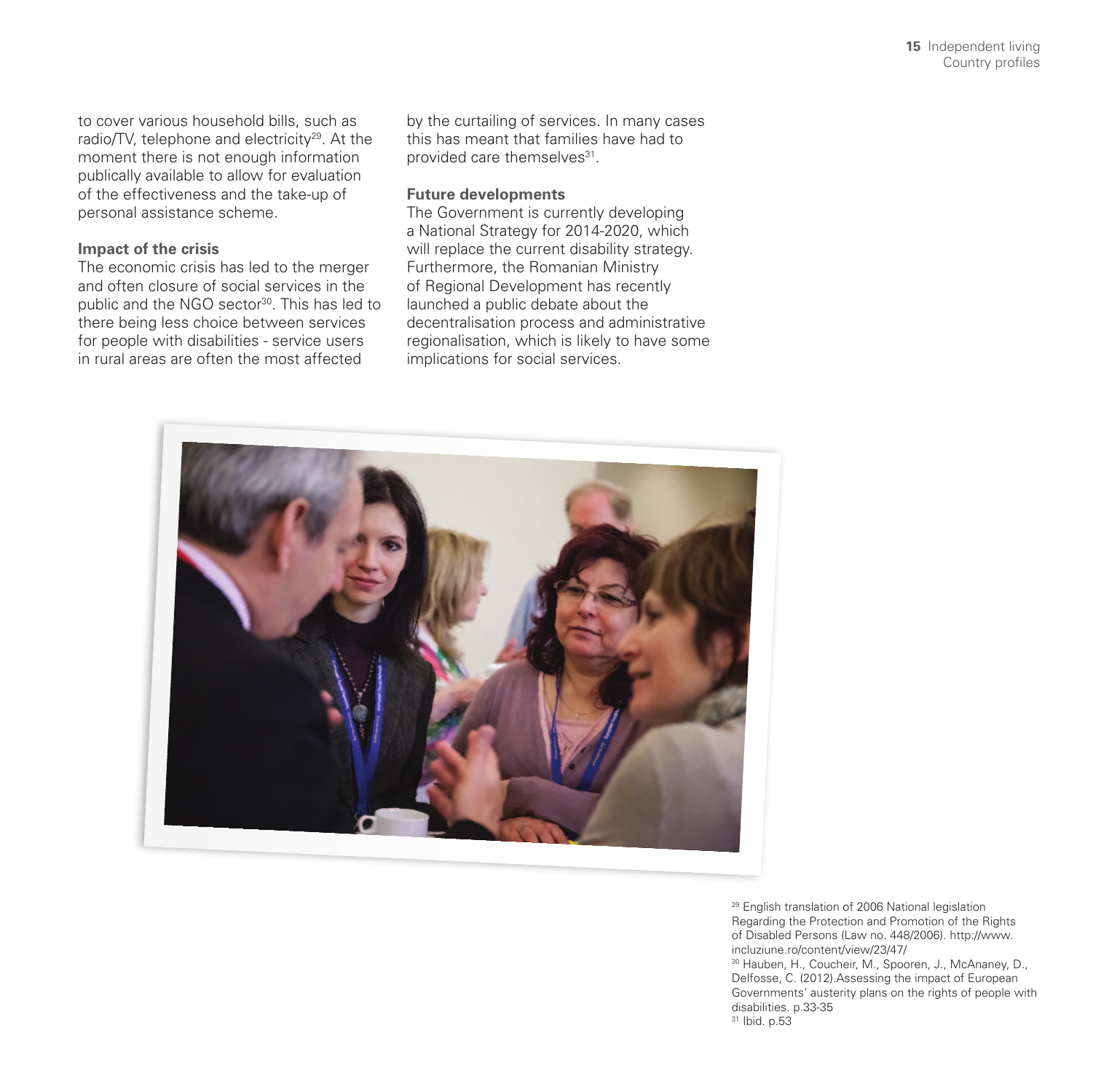### **Spain**

Recent Spanish national legislation promotes the right to make choices for people with disabilities. However, the availability of different services depends on regional regulation, and budget cuts during the financial crisis have led to restrictions in service users' choices.

### **Overview of national legislation**

There are two recent national regulations that support people with disabilities to live independently. The Act Equal Opportunities, Non-discrimination and Universal Accessibility for people with disabilities acknowledges the right for people with disabilities to make decisions about their lives and to participate actively in the community<sup>32</sup>. However, there are concerns that a greater emphasis has been put on residential care options than on community-based approaches<sup>33</sup>.

The Act on the Promotion of Personal Autonomy and Care for Dependent Persons<sup>34</sup> (LEPA) of 2006 entitles dependant people to cash benefits and to care services options provided by public or private providers. However, a self-advocacy organisation, the Independent Living Forum, criticises that the medical focus of the Act and regrets that it does not take the social approach of article 19 in the UN Convention<sup>35</sup>

#### **Role of regional and local government**

The application of the two acts is the responsibility of the Autonomous Communities (regions with legislative powers).The actual possibility to choose between services depends therefore on the region and on local service availability. Community services are organised by the municipality, but more specialized services are organised by the Autonomous Community. Various services are in place, but there is no flexibility to combine different services. In many rural areas, services are only provided by the municipality because there is no developed private market.

### **Personal assistance and personal budgets**

The LEPA Act entitles people with disabilities to personal assistance: personal assistants are hired for a number of hours to help service users at home, at work or in education. The needs assessment is carried out according to a medical approach based on functional capacities rather than on the need for support. A commission consisting of a doctor, a social worker and a psychologist who are appointed by the Autonomous Community, decides the level of dependency and proposes of range of services to the service user. Only people with the highest dependency level are entitled to a monthly payment for personal assistance. The regions are free to develop their own legislation for personal assistance and can set additional conditions to apply for the service.

The self-advocacy movement influenced the creation of Independent Living Projects in Guipúzcoa, Barcelona and Madrid. They offer personal assistance services, where service users are actively involved in their needs assessment, get a direct payment for personal assistance, can decide if they want to employ their assistant on their own or if it will be managed by the Independent Living Centre36. These projects are also financed under the LEPA Act.

### **Impact of the crisis**

The LEPA Act also foresaw a cash payment to family carers and for the carer to be registered in the social security system. According to ESN members, this option proved to be the best solution in rural areas where fewer care services are available. In addition, many people choose to have support from family carers and the funds were regarded as an instrument to empower disabled people and their carers. The Autonomous Communities organised training and support for family carers as well as measures that monitored the use of social benefits provided by the Act. Nevertheless, funding of the LEPA Act proved to be difficult during the financial

32 Cabrero, J. (2010). Análisis de la situación en España del artículo 19 de la Convención internacional sobre los derechos de las personas con discapacidad (diversidad funcional): Derecho a vivir de forma independiente y a serincluido en la comunidad. http://www. forovidaindependiente.org/node/262. p.5 33 Ibid. p.8

34 Verdugo, M. Á., Río, C. J., Campo Blanco, M.(2009) ANED country report on the implementation of policies supporting independent living for disabled people. http:// www.disability-europe.net/content/aned/media/ANED%20 Independent%20Living%20report%20-%20Spain.pdf. p.4 35 Ibid. p.5

36 Foro de Vida Independiente y Divertad. http://www. forovidaindependiente.org/node/377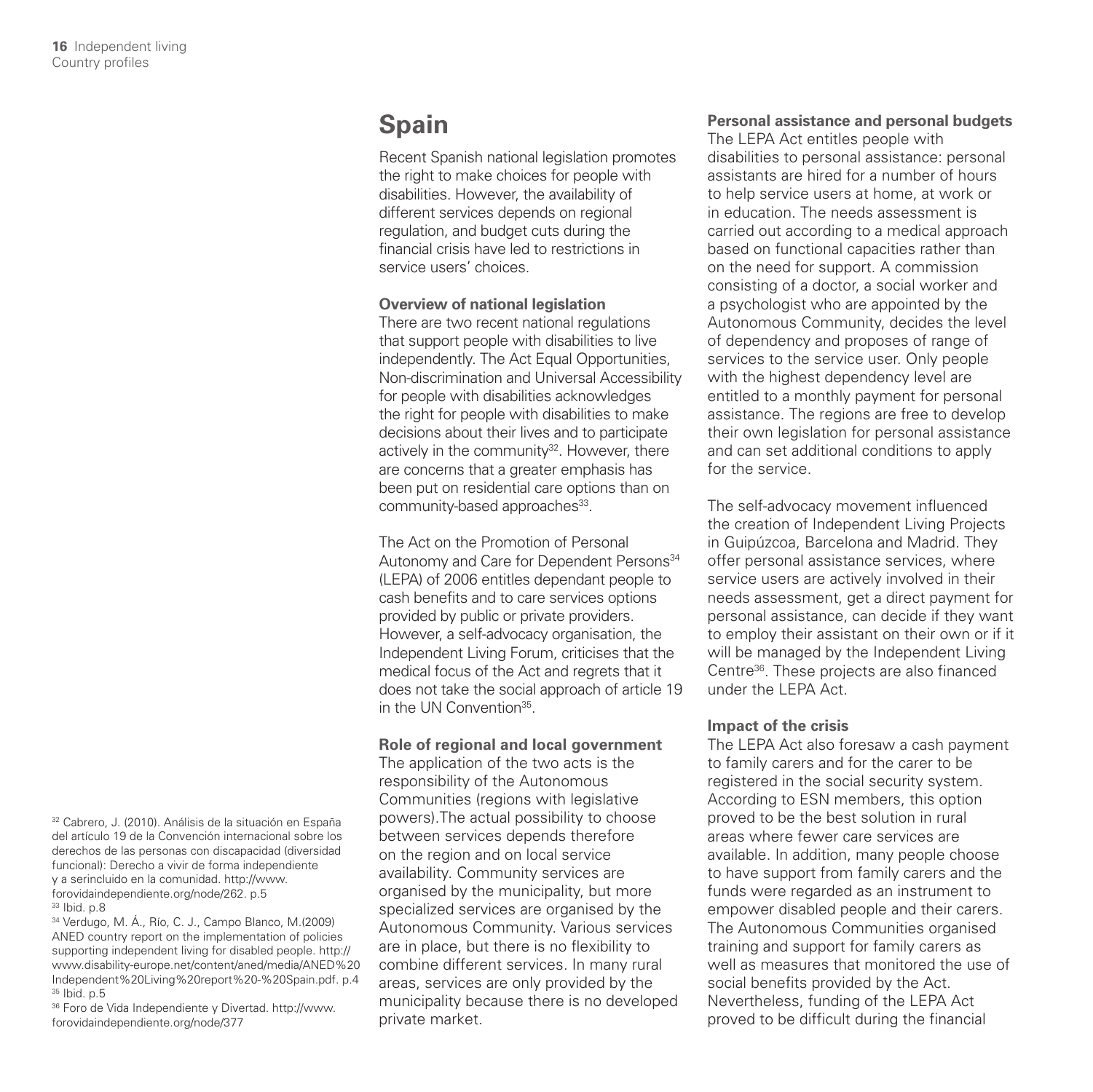crisis, and social security contributions have been cut for family carers from July 201237. As a result, many service users had to opt for existing social services rather than home care.

Moreover, with the changes of the LEPA Act in 2012 people who have already been assessed with dependency grade III have to wait until 2015 to get the dependent status<sup>38</sup>. Government funding to the regions was reduced in 2012 by between around a quarter in most regions<sup>39</sup>. Although there are increasing numbers of applicants under the LEPA scheme, Autonomous Communities cut budgets for independent

living40. The number of recipients of the personal assistance payment fell by 41% between 2008 and 201141.

#### **Future developments**

In August 2013, the Association of directors and managers of social services reported that there were 8999 people in one month who could not be considered under the LEPA Act because they died waiting for their entitlement or their grade of dependency was lowered<sup>42</sup>. There are concerns that the system established by the LEPA Act based on more choice will be dismantled.



37 El Pais (18 July 2012). http://elpais.com/ elpais/2012/07/18/inenglish/1342622879\_143861.html 38 Ibid

39 Hauben, H., Coucheir, M., Spooren, J., McAnaney, D., Delfosse, C. (2012).Assessing the impact of European Governments' austerity plans on the rights of people with disabilities p.58. http://www.enil.eu/wp-content/ uploads/2012/12/Austerity-European-Report\_FINAL.pdf 40 Ibid. p.77

41 Ibid. p.73

42 La AsociaciónEstatal de Directores y Gerentes en ServiciosSociales. (11 September 2013). http://www. balancedeladependencia.com/La-Asociacion-Estatal-de-Directores-y-Gerentes-en-Servicios-Sociales-advierte-deque-hay-150-beneficiarios-menos-cada\_a2355.html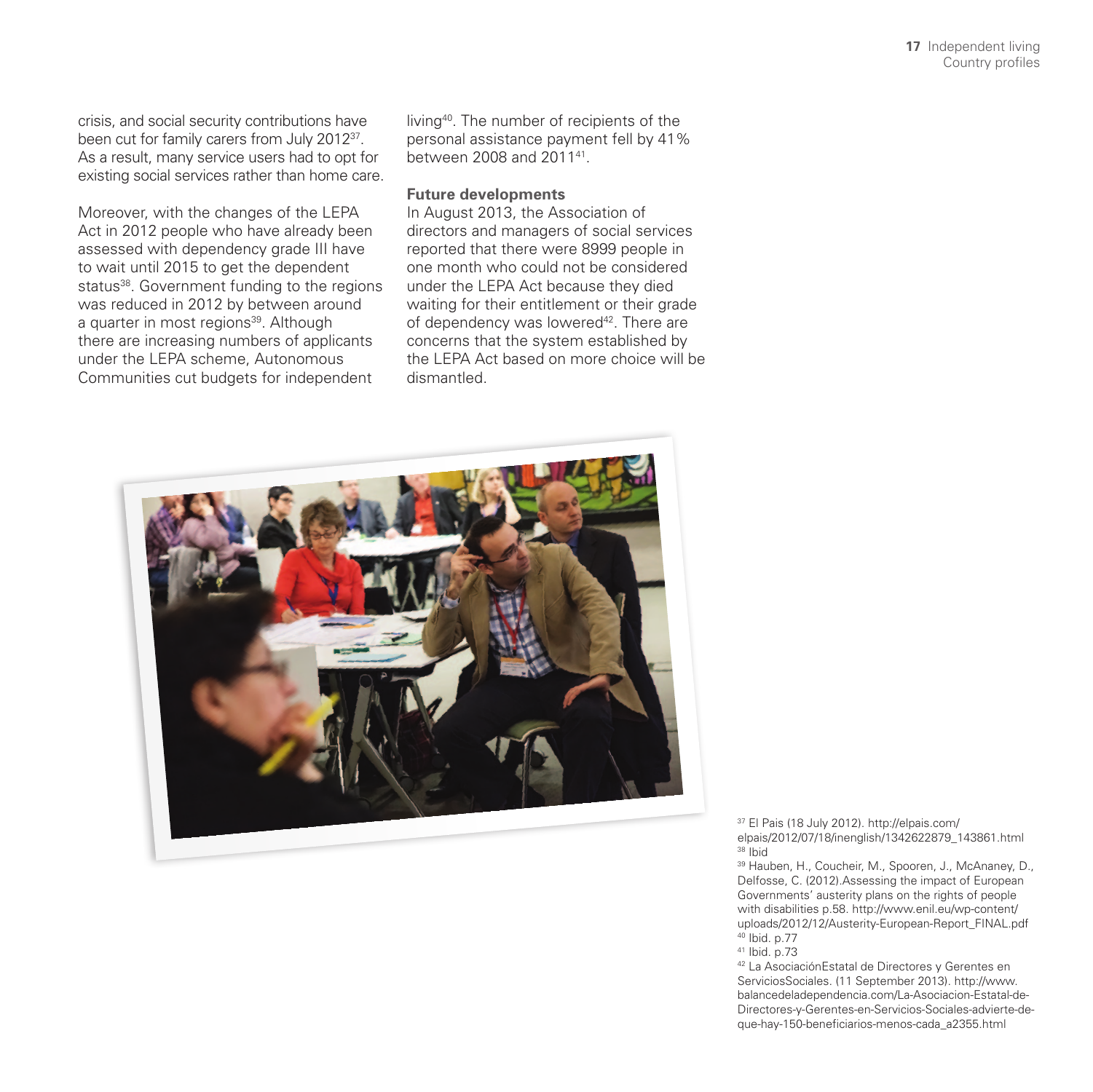### **Sweden**

In Sweden the independent living approach is implemented to a high degree, giving service users a choice of provision and control over service design. However in recent years the Government has expressed its concern with the cost of independent living and a review of national legislation is likely. Sweden ratified the UN Convention on the Rights of People with Disabilities in December 2008.

### **Overview of national legislation**

The Support and Service for Persons with Certain Functional Impairments Act of 1994 placed emphasis on universal design and argues that people with "permanent and lasting" disabilities have the same right to participate in community life as others. It introduced the right to personal assistance. since revised by the Social insurance Act 2010.

A ten-year strategy "From Patient to Citizen: A National Action Plan for Disability Policy" was passed in 2000. Its objective was to mainstream disability policies across all sectors, to prevent and fight discrimination against people with disabilities and to ensure that the right to independent living was realised by all. A new strategy for 2011-16 further emphasised the rights of disabled people in many areas: accessibility, technology, education, employment, public health, social affairs, justice, transport, media, culture and sports.

To support the mainstreaming of disability policy the Government established a cross-Ministerial working group, involving civil servants from health, social affairs, employment, culture, justice and finance Ministries. The Swedish Agency for Disability Policy Coordination (Handisam) plays an important role in co-ordinating, monitoring and accelerating disability policy and raising awareness of the UNCRPD among service users, public authorities, politicians and other stakeholders.

### **Role of local government**

The responsibility for service provision lies primarily with the municipalities and county councils. Under the 1994 Act, municipalities fund, coordinate and provide personal assistance for those with lower level needs. Those with more serious and multiple disabilities would be referred to the county council. Under the Social Services Act of 2001, municipal social services are required to involve service users in the design and implementation of the service plan. In addition the 2008 Act on Free Choice Systems transfers the decision over the provision of social and health services to the individual43.

**Personal budgets and personal assistance** Personal assistance has been a legal right since 1994 and is not means-tested. The scheme covers service users who have "permanent and lasting needs", including physical, sensory and intellectual disabilities as well as those with long-term health conditions. Both children and adults are eligible for personal assistance allowance. This means that when the service user reaches the age 65, they are able to keep the same number of hours of personal assistance granted to them, but the number of hours cannot increase. (However people who become disabled over the age of 65 are currently not covered.) If the recipient needs more help, he or she can have additional help through the regular homehelp services. In addition, people with disabilities cannot obtain the assistance allowance if they live in group housing or a residential facility.

The municipality and the national Social Insurance Agency conduct a needs assessment and determine the number of hours of assistance to which a person is entitled. Assessment takes the form of an open-ended interview with the service user and is followed up at least every two years. If a person does not agree with the result of the assessment, they can appeal to civil courts. Once the needs assessment

43 Website of Government of Sweden.Social services in Sweden. Published 19 December 2011. http://www. government.se/sb/d/15568/a/182986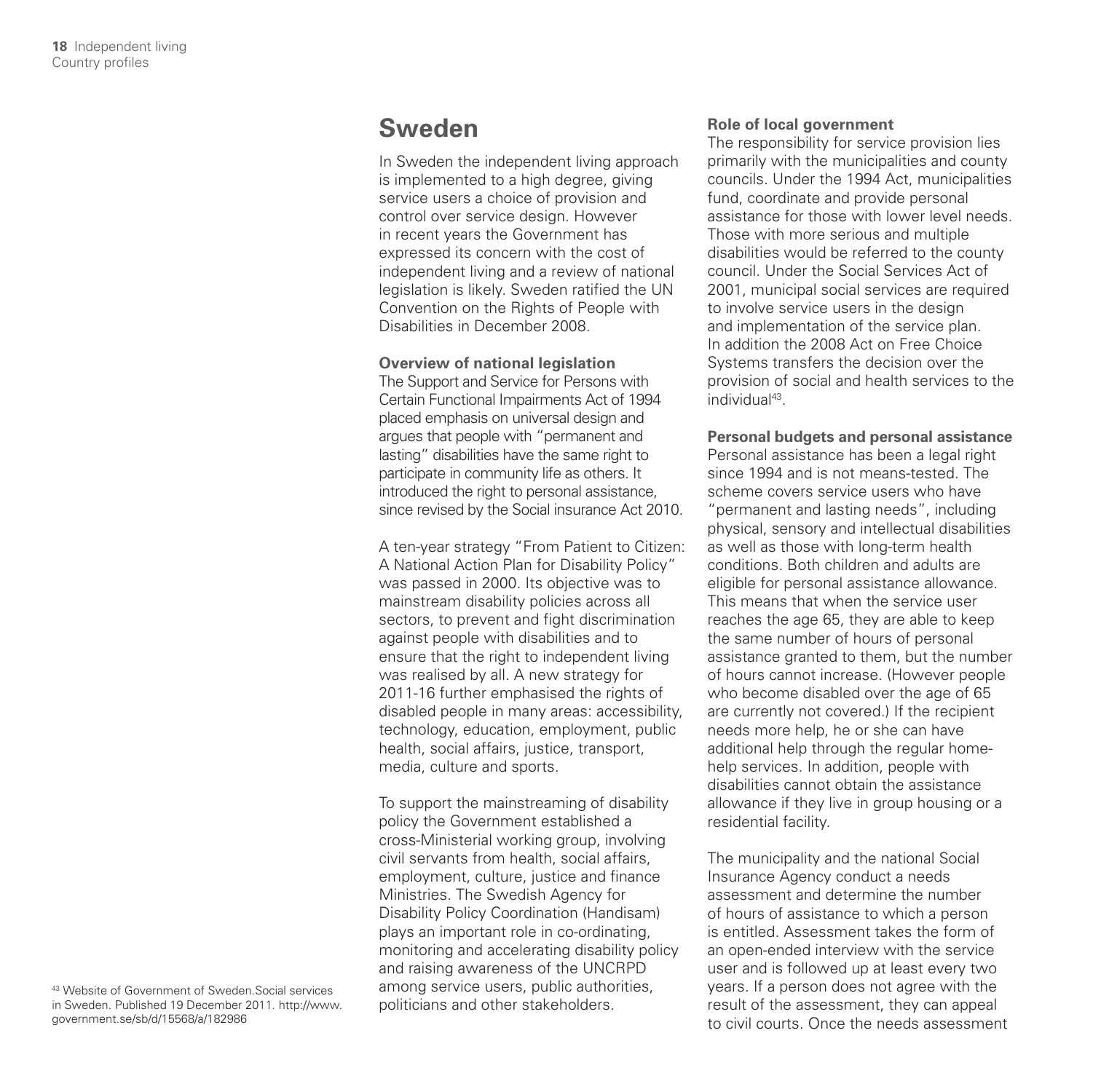is conducted and eligibility is determined, the scheme essentially works as a kind of voucher system. Rather than allocating money to purchase services and support, the service user is allocated a number of hours per week. The municipality funds the first 20 hours, the Social Insurance Agency takes responsibility beyond the 20 hours. All service users are paid a national set amount (approximately 30 Euros per hour44) to spend on the care they require.

The service user has a choice of providers of personal assistance, between public, for-profit and non-profit actors. According to figures from 2013 around 40% of service users employ personal assistants through their municipality, 47% through private companies, 10% through cooperatives, 3% their own company45. The Swedish cooperative model, such as the Stockholm Cooperative for Independent Living (STIL), has an internationally recognised model for personal assistance delivery.

### **Impact of the crisis**

Sweden is one of the few Member States which has been able to contain the worst effects of the crisis. However, due to concerns over the long-term affordability, there have been changes to the criteria in needs assessment of people with disabilities, which have resulted in less hours of personal assistance being granted.

### **Future developments**

The personal assistance scheme is currently undergoing a review by the Ministry of Labour and Social Affairs (ending in February 2014). Discussions are focused on ensuring that future measures aiming to control the costs of personal assistance will not have a negative impact on the quality of the scheme<sup>46</sup>. Recent reforms have seen the tightening of eligibility criteria with the introduction of age restrictions and stricter guidelines for those with higher-level needs.



44 Presentation of Camilla Blomqvist, Municipality of Stenungsund. A voucher system of personal assistance, ESN Spring Seminar, Helsinki 18 April 2013. http://www. esn-eu.org/raw.php?page=files&id=664 45 Ibid

46 Website of the Government Offices of Sweden.Ministry of Health. Published March 21, 2013. http://www. regeringen.se/sb/d/16823/a/212758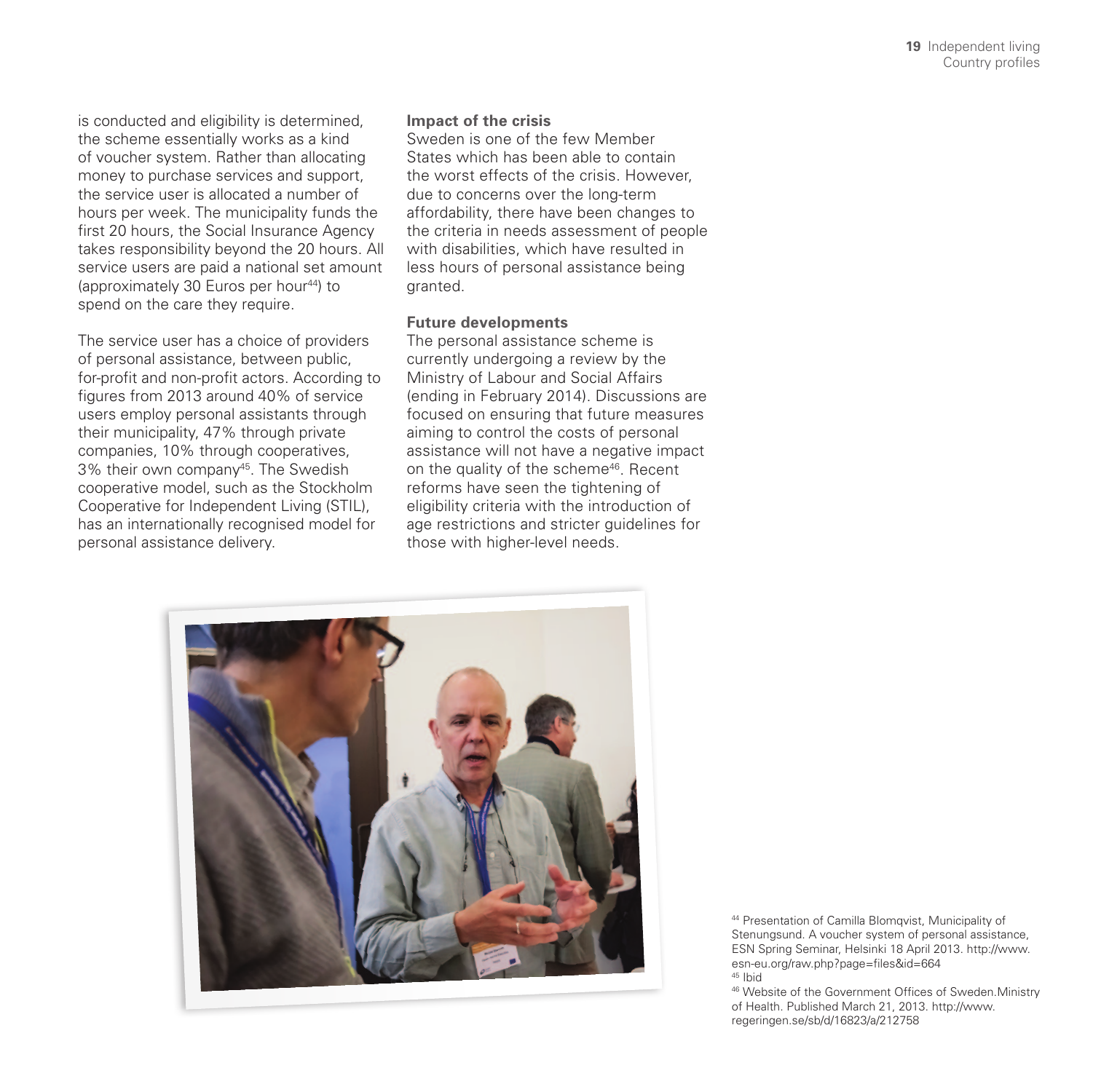### **United Kingdom**

In the United Kingdom (UK), independent living and choice and control for people with disabilities is well-developed. Municipalities play a key role in promoting independent living agenda through a wide range of services, including personal budgets, direct payments and personal assistance schemes. However, concerns have been raised about the impact of impending reforms to disability and housing benefits on independent living.

### **Overview of national legislation**

In 1990 the National Health Service and Community Care Act paved the way for people with disabilities to stay in their own homes, while receiving support services. The Community Care (Direct Payments) Act of 1996 introduced direct payments for people with disabilities between the ages of 18-65 and opened up the opportunity for service users to use direct payments to employ personal assistants. Originally, only people with physical or sensory impairment were eligible for direct payments. Today the legislation allows any person with a disability over the age of 16 to access a personal budget.

The next Government published an Independent Living Strategy in 2008, which set out actions aiming to improve access to housing, education, employment, leisure and transport opportunities and that they participated in family and community life. The Strategy aimed to contribute to the implementation of the UN Convention on the Rights of People with Disabilities, signed and ratified by the Government in 2007.

### **Role of local authorities**

The National Health Service and Community Care Act of 1993 gave municipalities responsibility for the management of care, from needs assessment to delivery.

Municipalities manage a wide range of services, including personal assistance, supported housing, rehabilitative services, day care facilities, provision of equipment of home adaptations and services in conjunction with health needs. Under the 1996 Community Care Act, the power to allocate personal budgets lies with the municipality. The responsibility for some disability and social care issues now sits with the devolved administrations in Wales, Scotland and Northern Ireland.

### **Personal budgets and personal assistance schemes**

Since the 1996 Community Care (Direct Payments) Act, adults with disabilities have been able to choose whether they take their personal budget as a direct payment, or leave local councils with the responsibility to commission the services, but still choose how their care needs are met and by whom. A third option is to have some combination called a "councilmanaged personal budget". An example of this is the "individual service fund", most often used for people still living in residential care. Under this kind of budget, the money is held by a care provider, but the service user is able to choose how some or all of this money is spent.

The UK, in particular England, has one of the highest numbers of personal budget holders in Europe<sup>47</sup>. More than 400 000 people have access to a personal budget<sup>48</sup>. As of March 2012, 53% of service users in England were signed up to personal budget scheme49. Direct payments have traditionally had a higher take-up among younger adults, while take-up has been lower among people with mental health problems and older people with care needs.

In 2008 a national evaluation (IBSEN) on the 'individual' budget scheme was conducted after 13 local authorities across England piloted the scheme over a two year period. The evaluation found

<sup>47</sup> Presentation from Jos Huys, Affiliated Researcher, Institute for Social Law, Catholic University Leuven, Belgium, ESN Spring Seminar, Helsinki 18 April 2013. http://www.esn-eu.org/raw.php?page=files&id=785 48 Press release of Association Directors of Adult Social Services (20 June 2012). http://www.adass.org.uk/index. php?option=com\_content&view=article&id=816&It emid=470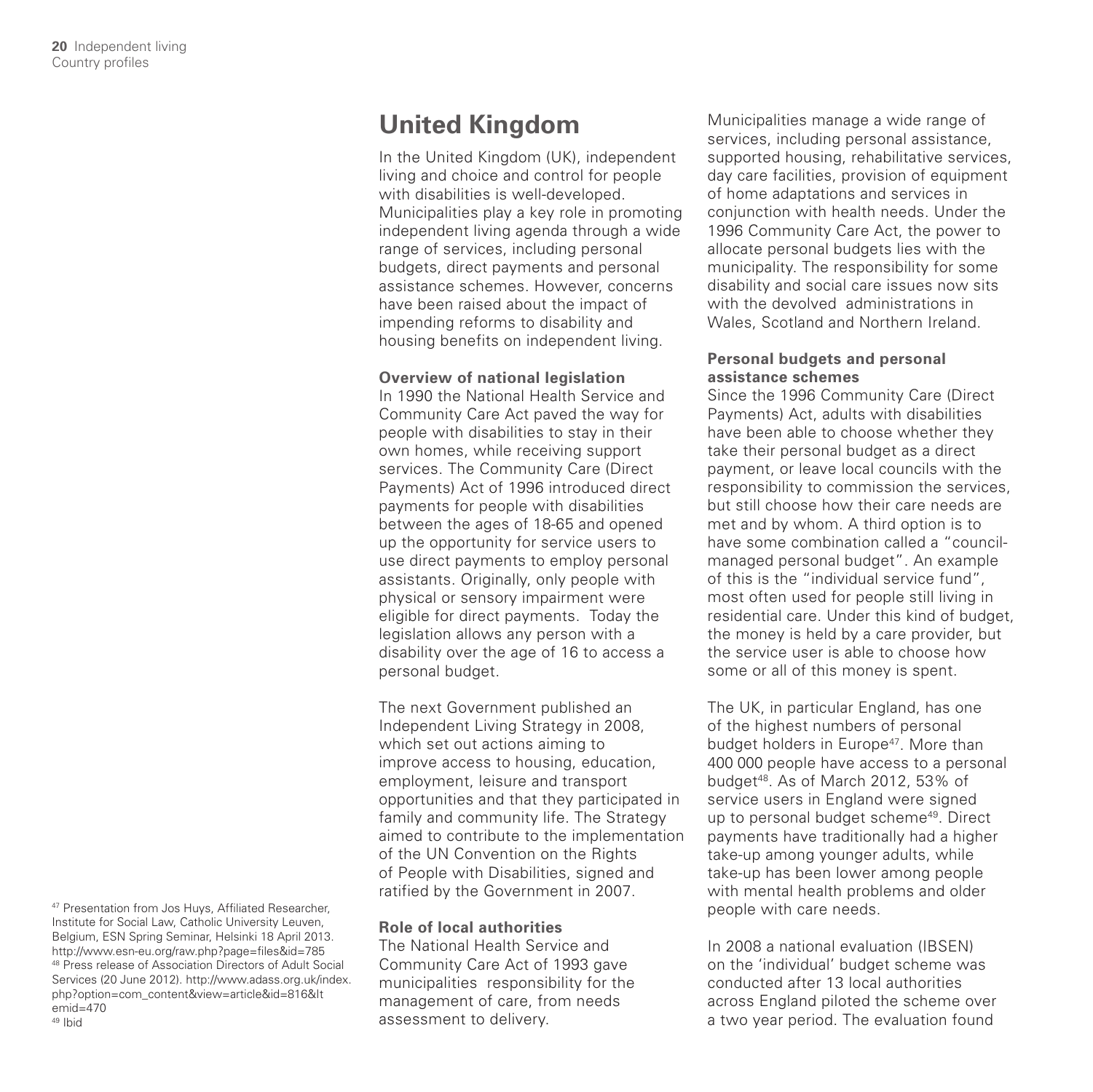that personal budgets were "generally welcomed by service users because they offered more opportunity for choice and control over support arrangements than conventional social care arrangements."50 However, there were variations in outcomes between different groups of users. Satisfaction was highest among mental health and (physically) disabled service users, but lower with older people.

### **Impact of the financial crisis**

In December 2010, the UK Government announced that the Independent Living Fund (introduced and extended since 1988), which supports people with severe disabilities to live independently, would be closed to new applicants. It would continue as a national scheme only until 2015, after which, local government will take over funding. However, since local government has suffered budget cuts, many municipalities are likely to tighten eligibility criteria, catering only to those with the highest needs.

In April 2013 the 'Personal Independence Payment' replaced the 'Disability Living Allowance'. The new payment system continues to offer mobility support for people with disabilities and long-term health conditions between the ages of 16-64<sup>51</sup>, but based on tighter eligibility criteria. Under new rules, individuals are assessed by an independent health professional on their general mobility as well as their ability to complete a number of key everyday activities. The aim is to increase the labour market participation of people with disabilities.

#### **Future policy developments**

The Government is currently developing a Disability Strategy, which will aim to support people with disabilities to play a more active role in society. After launching a consultation, the report entitled "Fulfilling potential – Making it happen", which recommends that people with disabilities receive appropriate support and intervention "at key life transitions" to enable them to exercise their right to education. employment and independent living.



50 The IBSEN project (2008) National evaluation of the Individual Budgets Pilot Projects. http://php.york.ac.uk/ inst/spru/research/summs/ibsen.php

51 Website of UK Government on the policies of all government departments. Simplifying the welfare system and making sure work pays. https://www.gov. uk/government/policies/simplifying-the-welfare-systemand-making-sure-work-pays/supporting-pages/introducingpersonal-independence-payment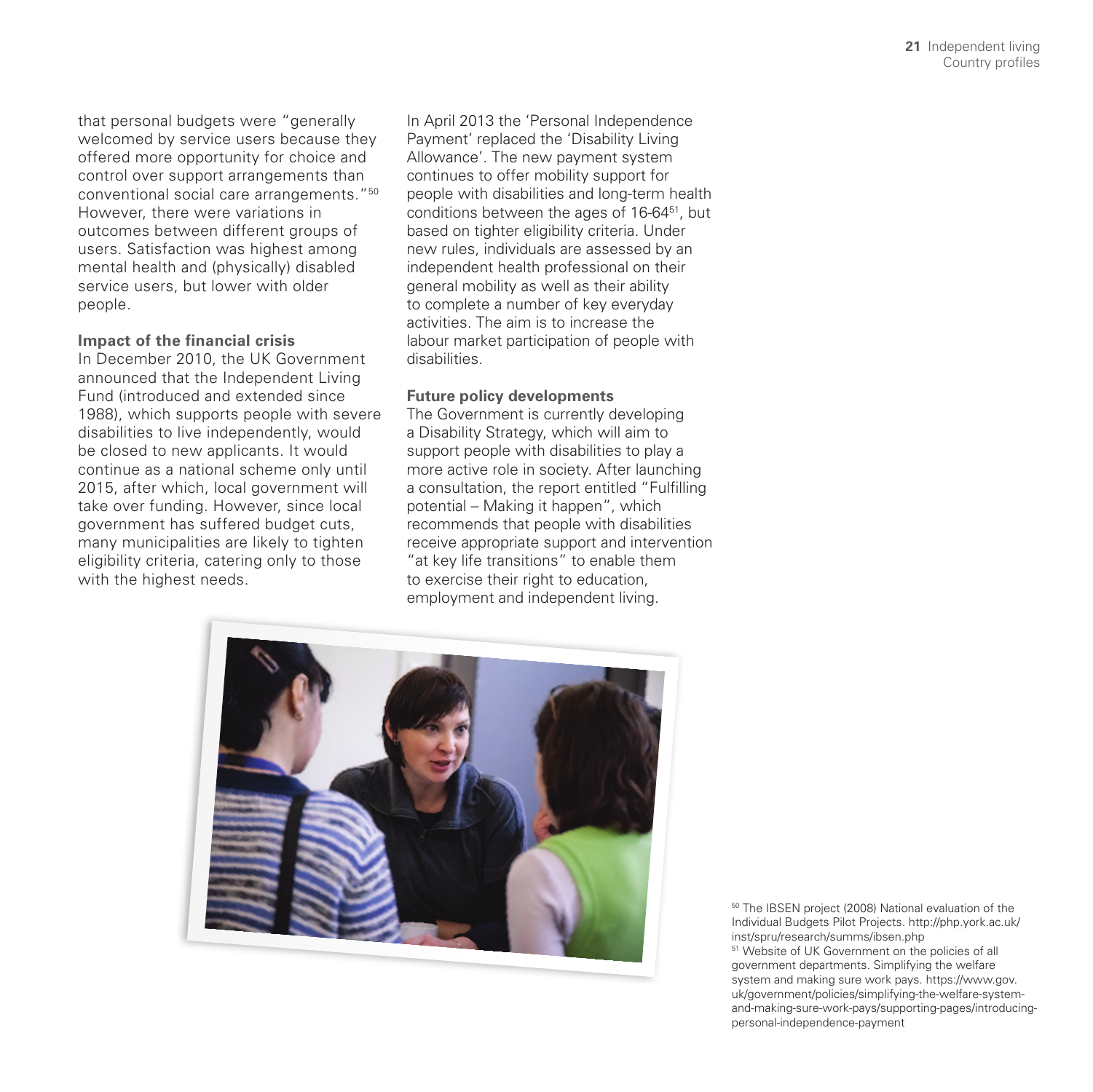### **Overview of countries**

|                                                       | <b>UK (England)</b>                                                         | <b>Sweden</b>                                                                         | <b>Austria</b>                                                                                                                                                                | <b>Spain</b>                                                                                        | <b>Romania</b>                                                                   | Estonia                                         |
|-------------------------------------------------------|-----------------------------------------------------------------------------|---------------------------------------------------------------------------------------|-------------------------------------------------------------------------------------------------------------------------------------------------------------------------------|-----------------------------------------------------------------------------------------------------|----------------------------------------------------------------------------------|-------------------------------------------------|
| <b>UNCRPD</b><br>adoption <sup>52</sup>               | <b>Yes</b>                                                                  | Yes                                                                                   | Yes                                                                                                                                                                           | <b>Yes</b>                                                                                          | Yes                                                                              | Yes                                             |
| <b>Role of</b><br>national<br>government              | Legislation;<br>funding for<br>high-level needs                             | Legislation;<br>funding under the<br>Social Insurance<br>Agency higher<br>level needs | Personal<br>assistance at<br>work scheme                                                                                                                                      | Legislation                                                                                         | Legislation                                                                      | Legislation                                     |
| <b>Role of</b><br>regional<br>and local<br>government | Commissioning,<br>funding, needs<br>assessment                              | <b>Needs</b><br>assessment,<br>funding for lower<br>level needs                       | Region:<br>Legislation<br>of Personal<br>assistance<br>Upper Austria,<br>Tyrol and Vienna<br>Local:<br>Provision<br>of services<br>and Personal<br>assistance in 3<br>regions | Region:<br>Application<br>of laws on<br>independent<br>living<br>Local:<br>Provision of<br>services | Provision<br>of services,<br>assessment<br>by county<br>level                    | Provision:<br>Funding                           |
| <b>Direct</b><br>payments?                            | Yes                                                                         | Voucher system<br>for a certain<br>amount of care<br>hours                            | Yes                                                                                                                                                                           | Yes                                                                                                 | No                                                                               | Yes                                             |
| <b>Personal</b><br>budgets?                           | Yes - local<br>government                                                   | <b>No</b>                                                                             | <b>No</b>                                                                                                                                                                     | No                                                                                                  | <b>No</b>                                                                        | <b>No</b>                                       |
| <b>Personal</b><br>assistance?                        | $Yes - paid$<br>by personal<br>budgets                                      | Yes                                                                                   | Personal<br>assistance<br>schemes outside<br>the workplace in 3<br>federal states                                                                                             | Yes                                                                                                 | Yes - paid by<br>municipality                                                    | Yes - paid by<br>municipality                   |
| <b>Impact of</b><br>the crisis                        | Tightening<br>criteria for<br>welfare benefits;<br>stronger link to<br>work | Tightening of<br>eligibility criteria                                                 | No cuts on social<br>services                                                                                                                                                 | Tightening of<br>eligibility criteria,<br>cuts for family<br>carers, cuts in<br>direct payments     | Merger and<br>closure of public<br>services with<br>rural areas most<br>affected | Services depend<br>on wealth of<br>municipality |

52 United Nations, Convention and Optional Protocol Signatures and Ratifications. http://www.un.org/disabilities/countries.asp?id=166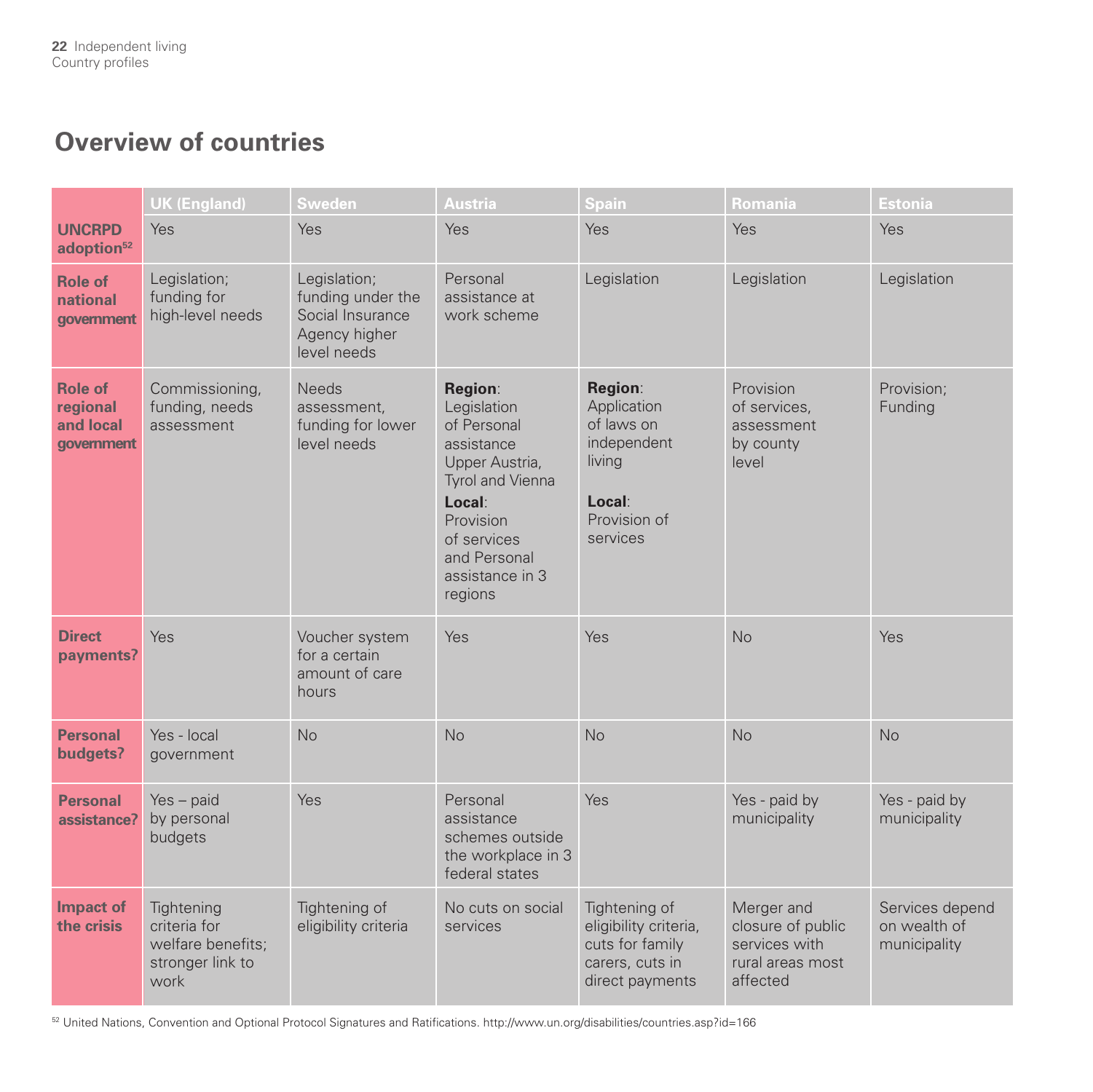### **4. Challenges and opportunities for social services**

As has been seen in the above profiles, countries are at different stages in developing and implementing policy for independent living. The following draws on the knowledge and experience of ESN members – senior managers and professionals in public authorities – in promoting choice and control for service users at local level. At ESN's Spring Seminar 2013 two key questions were explored:

*1. What challenges do social services face in the implementation of the independent living approach?*

*2. How can social services promote independent living for service users? What kind of support do they need from other stakeholders to do this?*

### **1. Challenges in system design and implementation**

Members noted that there is a lack of empathy for people with disabilities and a general reluctance to spend money on independent living. Welfare systems are still based on compensation for various deficits, rather than on empowerment based on abilities and strengths. In Austria, Romania and Spain, traditional forms of service provision rarely involve service users. The failure to involve service users and families (where appropriate) in the design of services (e.g. for personal assistance) was seen as a serious shortcoming by ESN members attending the Spring Seminar 2013.

Legislation in most EU countries promotes independent living, but there is a serious implementation gap, especially in rural areas. In Spain and Austria federal structures have led to an uneven implementation of independent living. In many rural areas of Austria, Spain, Estonia and Romania, services are simply not in place. ESN members also noted that quality is at least as important as quantity: one good service that enables a person to have control or his or her

life is better than an option between several services that do not promote independence.

There is a lack of resources in many countries to stimulate a market that would allow users to exercise a choice between providers or to employ a personal assistant, who could help put them in control of their life. In Estonia, small municipalities do not have adequate resources to set up systems of choice and measures such as personal assistance. In Sweden and in the UK, care eligibility criteria have been tightened and budget cuts in Spain have led to a decrease in payments for personal assistance.

### **2. Role of public social services**

Service users and professionals can work with politicians to help shift political attitudes and priorities towards independent living. It is important for politicians to understand the meaning of choice and control and to prevent the access to choice from only being seen as a financial burden. The involvement of service users is especially important here. Strong advocacy movements in Sweden and, to a lesser extent, in Austria led to the introduction of personal assistance schemes.

*"We need to open our minds and look for more simple solutions to promote choice and control for service users. Sometimes it is better to put the complex procedure aside and simply listen to the person in front of us".*  Carlos Santos Geurrero from the Autonomous Region of Galicia in Spain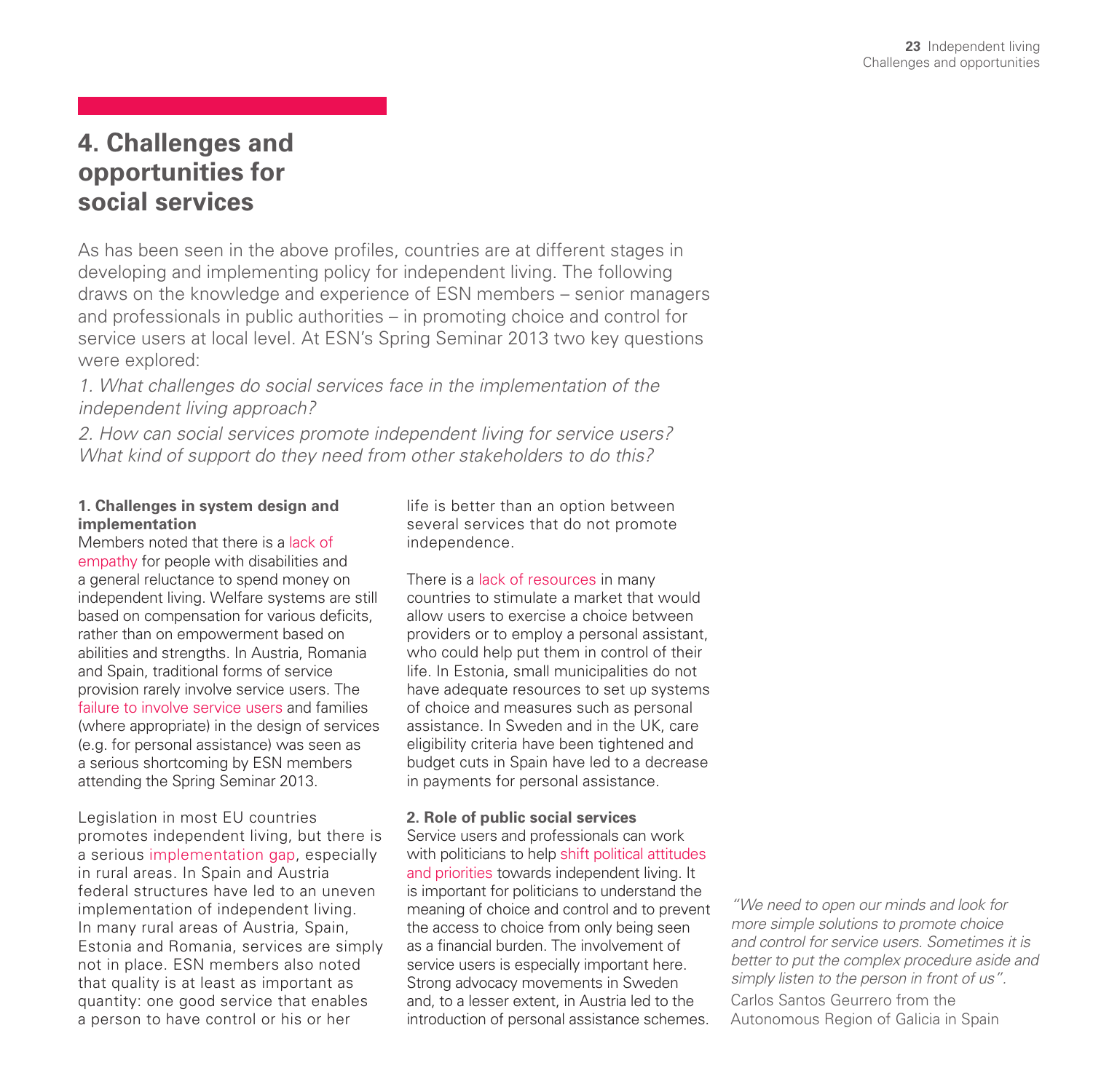Different welfare models shape the policies that promote independent living. It has proven difficult to create change in longestablished structures – such as traditional institutional and day-care – as in Estonia, Romania, parts of Spain and Austria. ESN members would like to encourage fellow managers and professionals in public and private social services alike to be open to reform familiar structures and processes. New service providers (including cooperatives of people with disabilities) can help 'disrupt' traditional provision in a positive way. The range and quality of services should be balanced and quality standards (e.g. qualifications for personal assistants) could be introduced.

Social services in local and regional authorities can make people aware of the options and their rights and support them to get to the point where they can make choices and feel empowered.

All stakeholders involved in that process should seek feedback from service users. Cooperation between professionals and users like 'co-production' in Stockport, UK, or peer support in Vienna, Austria, are good examples of the active involvement of service users.

Social services should build partnerships with other public services and private actors in the housing, health, education and employment sectors. This is necessary for people with disabilities to achieve social inclusion. Different funding streams could be pooled into one personal budget, as in the case of the UK's 'Right to Control' pilot programme. Partnerships could also extend to employers who could help raise the labour market participation of disabled people. Cooperation with trade unions could help balance the rights of people with disabilities (and their cooperatives) as employers and of personal assistants.

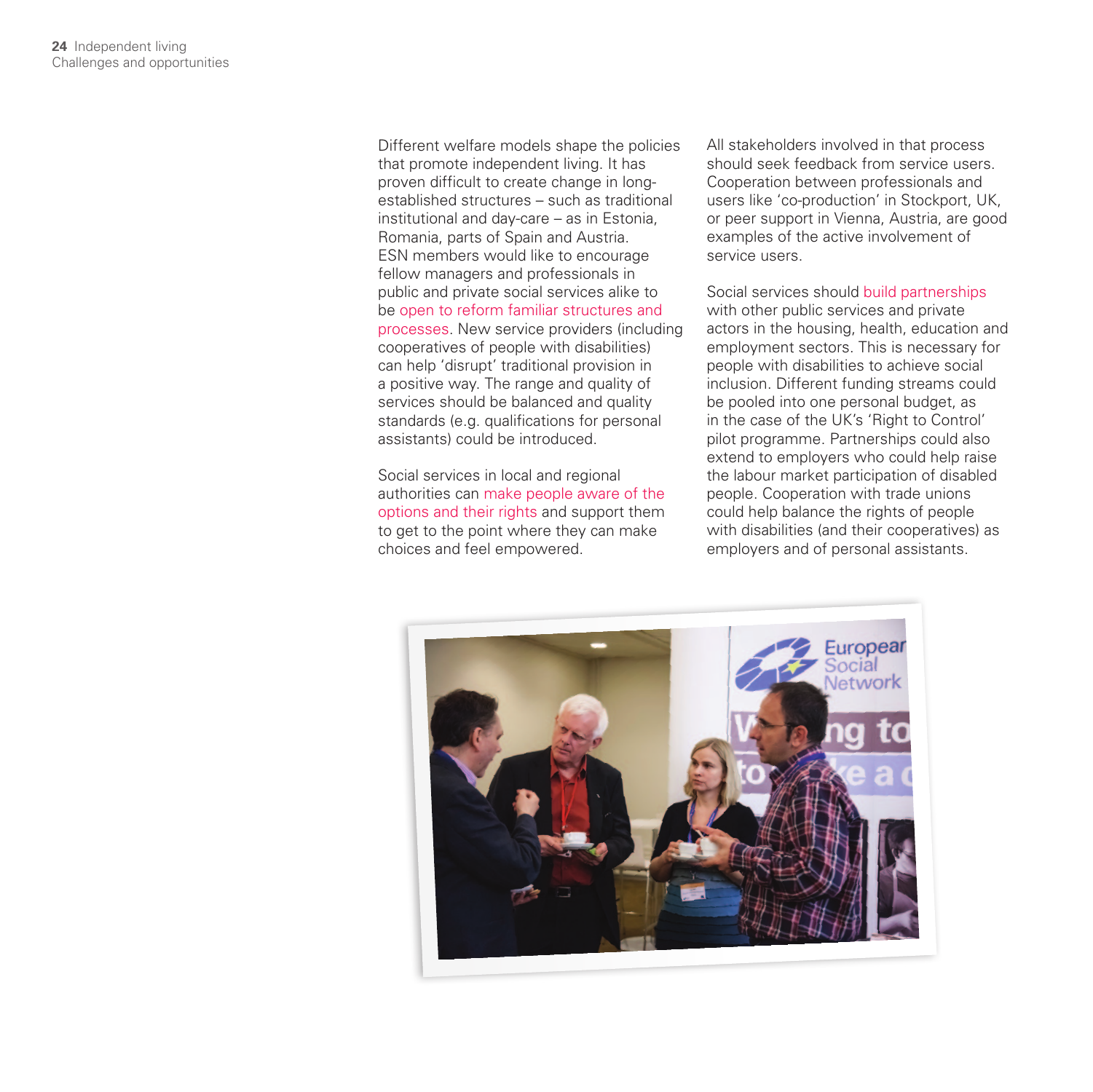### **5. Policy and human rights background**

A wide array of international and European legal instruments and declarations aim to prevent discrimination, guarantee equal opportunities and promote independent living. They emphasise that every person, young or old, in spite of disability or illness, should enjoy the same rights and responsibilities; these rights are not negotiable and cannot be restricted or removed due to arbitrary criteria.

### Article 19 of the United Nations Convention on the Rights of People with Disabilities

holds that people with disabilities have an equal right to "live in the community, with choices equal to others."53 The Convention requires that signatory States take effective and appropriate measures to ensure that the rights of people with disabilities are protected and that their full inclusion and participation in society is safeguarded. This encompasses rights for a disabled person to:

– choose with whom and where they want to live

– access a range of community support services based on individual needs

– and ensure that mainstream services are available on an equal basis to others. The Convention also contains an 'optional protocol', which allows for individual complaints to be submitted to the UN's Committee on the Rights of Persons with **Disabilities** 

The UN Convention has been ratified by 24 EU Members States – the exceptions being Finland, Ireland and the Netherlands. A handful of EU Member States have chosen not to adopt the optional protocol: Bulgaria, Czech Republic, Denmark, Estonia, Poland and Romania. In 2010, the European Union itself as a legal entity also adopted the Convention thereby committing itself to ensuring that all legislation, policies and programmes at EU level comply with its

provisions. Member States party to the Convention are required to periodically inform the UN Committee on the Rights of Persons with Disabilities about the measures taken to implement it.

In an effort to play its part in promoting the rights of people with disabilities enshrined in the UN Convention, the EU put in place the European Disability Strategy for 2010- 202054. This strategy commits the European Commission to empower people with disabilities to enjoy their full rights and remove everyday barriers in their lives so that they can participate in society and the economy. To achieve this objective the Commission has identified eight areas of action, which it form its work in the ten year process:

– accessibility to services and assistive devices;

- full participation in society;
- equality and non-discrimination;
- active inclusion in the labour market;
- inclusive education and training;

– social protection against poverty and social exclusion;

– equal access to health services;

– and promoting rights for people with disabilities in EU's external policy making

The strategy is now being implemented against a backdrop of challenges triggered by the economic and financial crisis. Its aim is to support the work of Member States by promoting awareness of 'design for all' approaches to products, services and environments. Access to EU Structural Funds, in particular the European Social Fund and the European Development Fund, serve as additional instruments to support Member States' efforts to develop quality mainstream and specialised community-based services, from housing, healthcare and employment to education, culture and leisure.

ESN members see the potential to invest European Funds in the development and implementation of choice and control and to use European tools and projects to promote mutual learning and practice exchange amongst local and regional authorities. The ESN Spring Seminar 2013 in Helsinki is an example of the opportunities that European funding can provide.

53 Article 19 UN Convention on the Rights of Persons with Disabilities. http://www.un.org/disabilities/default.  $asn?id=279$ 

54 European Commission DG Justice. European Disability Strategy 2010-2020. http://ec.europa.eu/justice/ discrimination/disabilities/disability-strategy/index\_en.htm